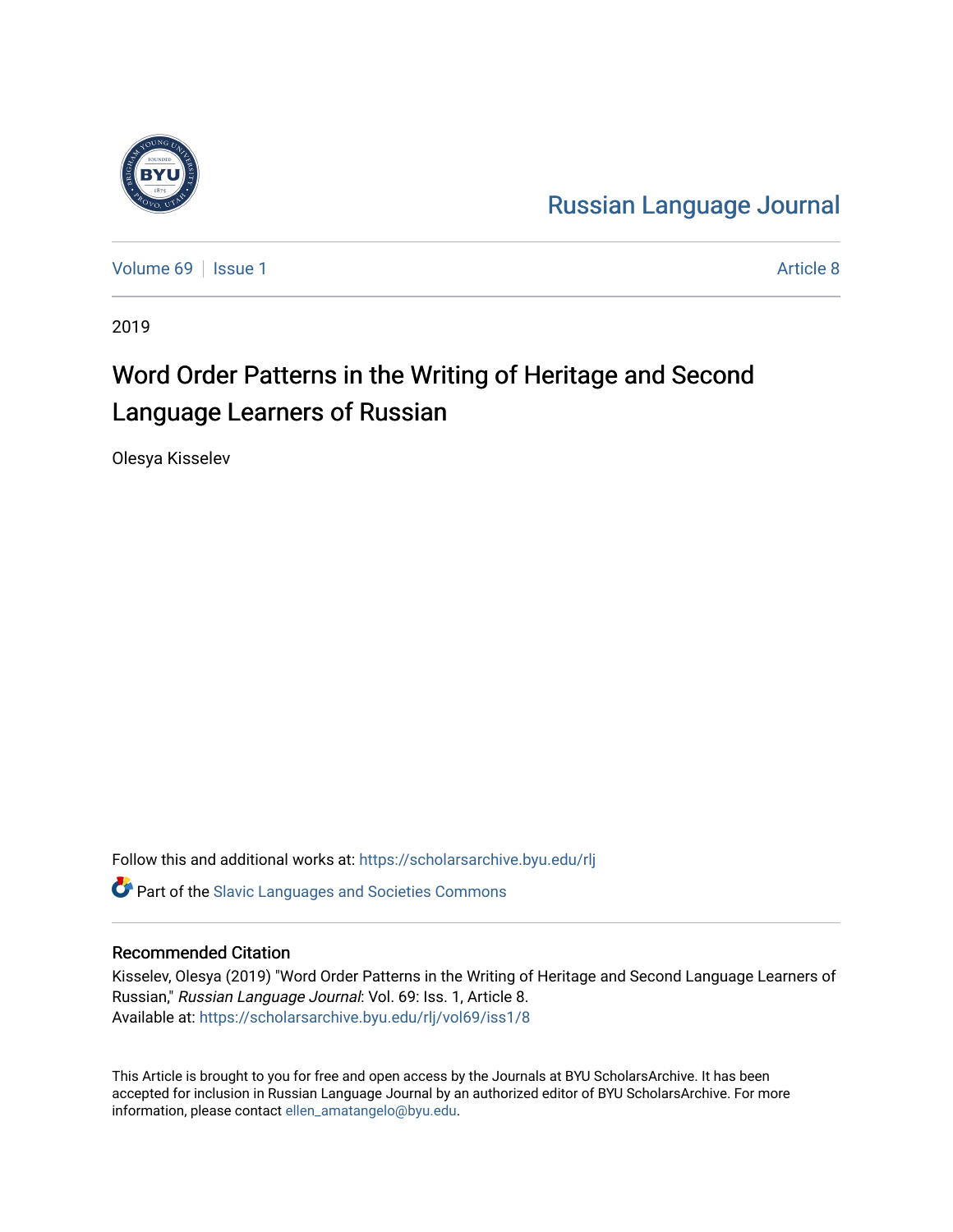# **Word Order Patterns in the Writing of Heritage and Second Language Learners of Russian**

# **Olesya Kisselev**

#### **1. Introduction**

Word Order (WO) variability is an important feature of the Russian language. Appropriate use of WO patterns makes a Russian text meaningful and coherent and has larger implications for the grammaticality of sentences and the ability of the language user to interpret and convey the meaning of the utterance. In the words of the late Olga Kagan, "every learner and teacher of Russian would agree that acquisition of native-like WO is one of the most challenging hurdles on the path to the higher levels of language performance" (Kagan and Dillion 2004, 89). Despite this widely shared opinion, little is known about the development of WO variability in Russian interlanguage, both in the case of mainstream foreign learners (L2) of Russian and in the case of speakers of Russian as a heritage language (HL) (Laleko and Dubinina 2018).

The purpose of the current study is to address the gap in the existing research literature and to explore WO variation in written Russian learner data as well as to discuss the implications for pedagogy. The study investigates the use of WO patterns from the developmental perspective by comparing the use of WO patterns by students at the intermediate level of language proficiency and the use of WO patterns by students of more advanced language proficiency. Additionally, the study compares the use of WO patterns in the writing of learners from different linguistic backgrounds, L2 and HL. The study is exploratory in nature: with few previous studies addressing WO in Russian learner production, the research aim is formulated broadly as an attempt to describe the patterns of use of different WOs in the writing of learners of Russian and to explore the abilities of the learners to express meanings coded in variable WOs.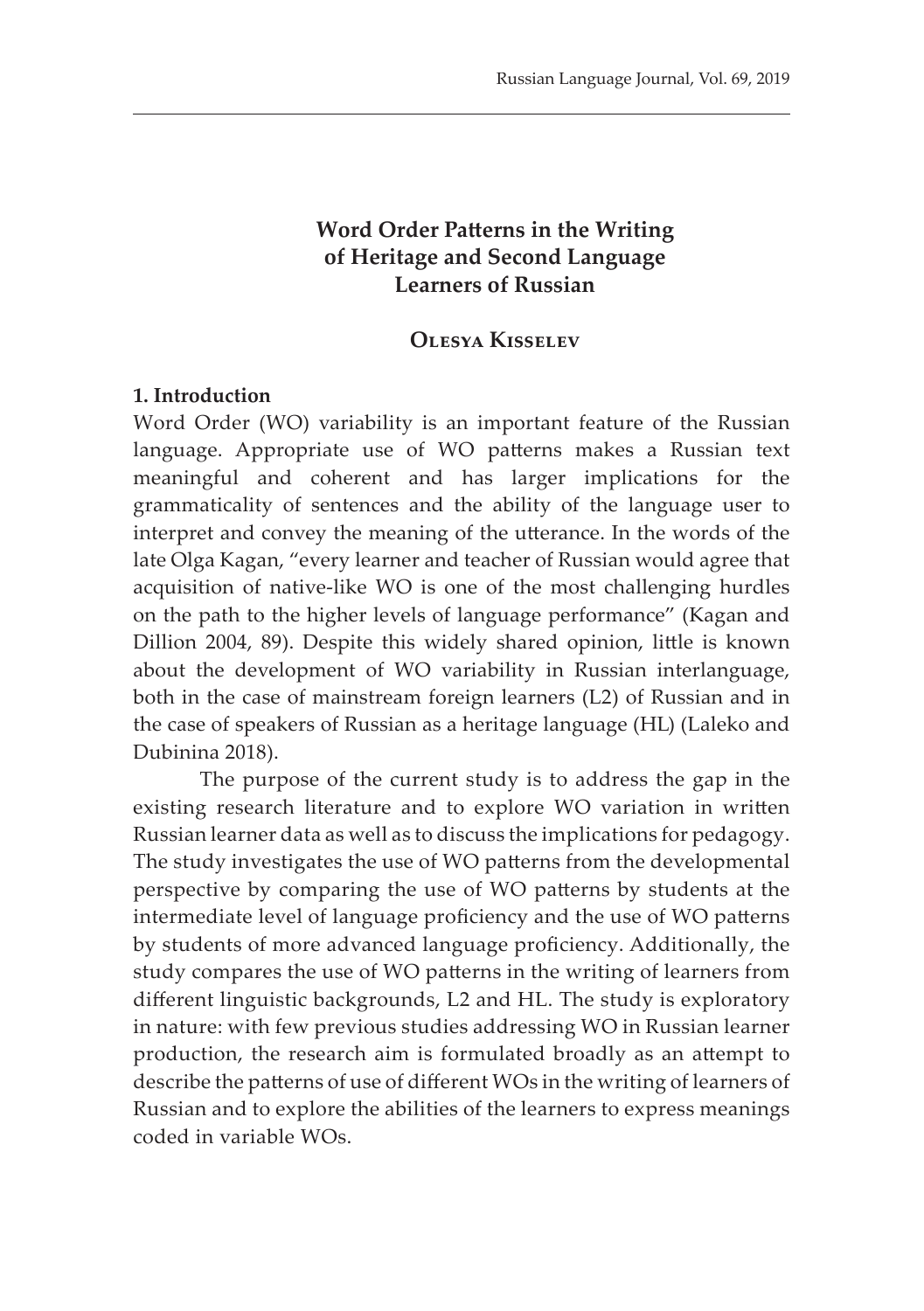# **2. Russian WO in the light of discourse-pragmatics**

The Russian language belongs to the so-called variable WO languages, which—due to their rich inflectional systems—do not have to rely on the order of sentence constituents to mark grammatical functions (see, e.g., Yokoyama 1986; Comrie 1987; Bailyn 2012). Morphological marking can typically help distinguish subjects, objects, and, where available, indirect objects, allowing the constituents to linearize variably. Using this logic, a simple transitive sentence with the proposition can potentially result in six variations of WO: SVO, OVS, SOV, OSV, VSO, and VOS. Despite the availability of all six variations, the actual distribution of the WO patterns appears to be skewed, and Russian NSs show a strong preference for producing some WO patterns over others (Bivon 1971; Kallenstinova 2007), with up to 80% of all Russian sentences realized as SVO. The apparent imbalance in the frequencies of WO patterns is a result of FUNCTIONAL properties of linearization properties.

Largely, variability of WO patterns in Russian is tied to basic discourse functions, which could be described as follows:

> 1. introducing a new topic or referent to the stretch of discourse, usually by asserting the existence of the referent in some "possible world" (Yokoyama 1986, 182);

> 2. providing ADDITIONAL INFORMATION about the topic or referent that has been introduced earlier (or activated); and

3. providing a stance or evaluation of the topic or referent.

Based on these functions, the Russian language is thought to operate with the three basic types of WO patterns: presentational, informational, and expressive (Grenoble 1998; Yanko 2001).

Informational WO is the most frequent and prototypical (basic) of the WOs in Russian (Grenoble 1998, 161). Its main discourse goal, as implied by its name, is to provide additional information on already-known discourse referents or topics, thus developing the discourse further. Consider (1)(b) below. The TOPIC of the sentence (namely, the person named Émma) is the information already known to the listener (as evident in  $(1)(a)$ ). The new information, i.e., the discipline that Émma studies in college, is the comment on the known topic; it bears the greatest informational load in the sentence.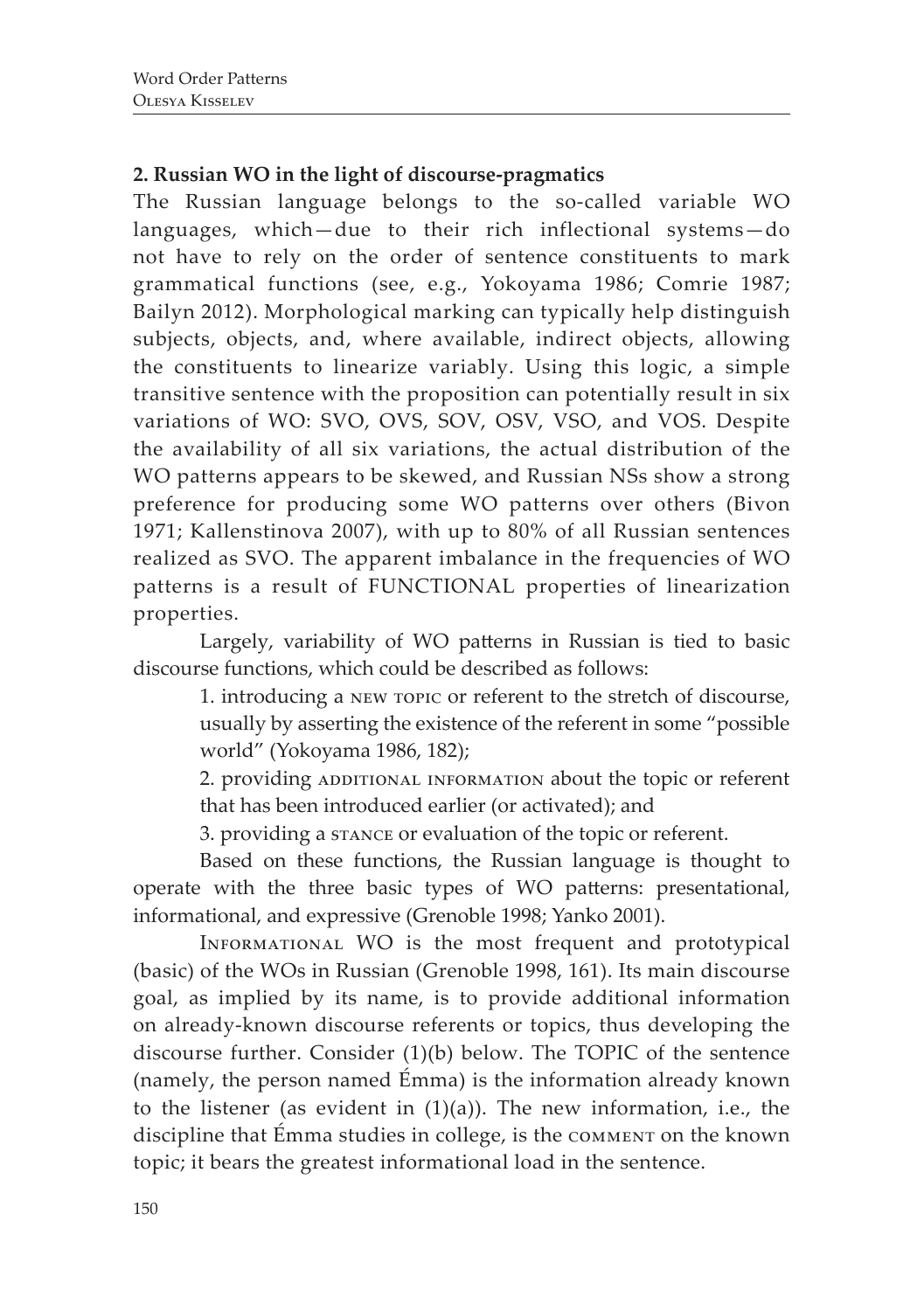(1) a. – *Что изучает Эмма в колледже?* 'What does Émma study in college?' b. – *Эмма изучает психологию.* Émma studies psychology.

The WO realizing the function of introducing new discourse topics is called presentational WO (Grenoble 1998, 163). Consider (2) (b) below. The prepositional phrase *в еë жизни* 'in her life' is the type of easily identifiable information that follows from the previous sentence that in some ways describes Émma's life (her being at the university). However, the predicate and the subject group ('*появились*' and '*новые друзья*' respectively) are all new information; both bear the information load of the sentence.

(2)

- а. *В прошлом году Эмма поступила в университет.* 'Last year, Émma started college.'
- b. *В еë жизни появились новые друзья.* 'New friends entered her life.'

In addition to the core sentence constituents (predicate and subject), presentational WO often contains another element, known as the localizer or the determinant sentence constituent (cf. Russian *детерминант* [Shvedova et al. 1980]). In (2)(b), it is expressed with the phrase *в еë жизни* 'in her life'.

An important difference between informational and presentational WO is how this functional distinction is grammaticalized: if the default WO found in the informational sentence type is  $SV(O)$ , the presentational WO is normally VS.

The third discourse function is communicated through expressive WO (Grenoble 1998, 161). This type of WO fronts a sentential constituent that bears the greatest informational load, to create either an emphatic or a contrastive reading. In an emphatic sentence, a fronted constituent characterized by an emphatic stress has to introduce new information to the hearer, as in  $(3)(b)$ ; in a contrastive sentence, a fronted constituent normally represents identifiable information, as in (4)(b) (Kallestinova 2007).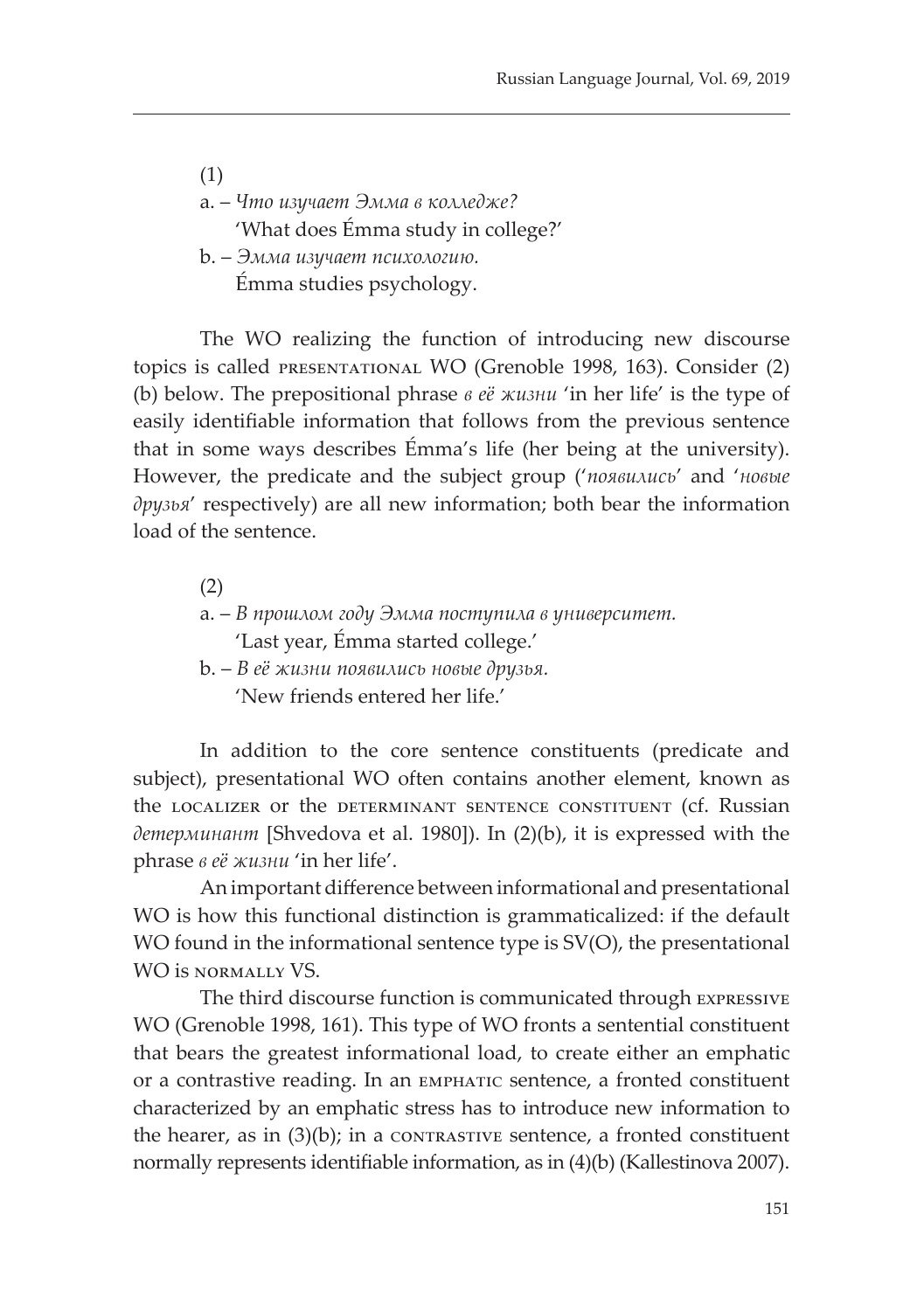(3)

а. – *Кто съел все пирожные?* 'Who ate all the pastries?!'

- b. *Эмма съела все пирожные!* 'It was Émma who ate all the pastries!'
- (4)
- а. *Кто из ваших детей изучает психологию, Федя?* 'Which one of your kids studies psychology, Fedia?'
- b. *Эмма изучает психологию.*
	- 'It is Émma who studies psychology.'

It is important to note that the so-called expressive focus is a result of the interaction between WO and intonation. Prosodically, information focus is distinguished by a normal sentential stress (Dyakonova 2004; Kallestinova 2007). In a prototypical sentence that is organized in accordance with the "given first/focus second" principle, focus bears the main prosodic prominence of the sentence (see Chomsky 1971 as cited in Dyakonova 2004, p. 91). Consider the neutral sentence in (2)(a), in which the sentence stress is a normal sentential stress, with a rising contour Low High concluded by a falling tone High Low on the segment denoting the information focus (i.e., *поступила в университет* 'entered the university').

Expressive focus, on the other hand, is characterized by emphatic stress: the intonational contour in (b)(3), for example, is realized by an emphatic focal stress (falling High Low) on the fronted element *Эмма* 'Émma.'

There is a wealth of literature that explicates the role of intonation in the ordering of sentence constituents (see, e.g., Yokoyama 1985, 1986; Yanko 2001; Kiss 1987; Paducheva 2004, 2010). And although prosodic means have a lowered significance in writing compared to speech, in principle, the same parameters apply to written speech, with perhaps greater usage of lexicogrammatical and syntactic means of information highlighting, such as focusing constructions, that highlight fronting of focused material (Callies 2009, 5).

In addition to information-structure consideration, syntactic (or grammatical) weight has been reported to contribute to positioning of sentential elements. Syntactic weight (sometimes referred to as  $H$ EAVINESS)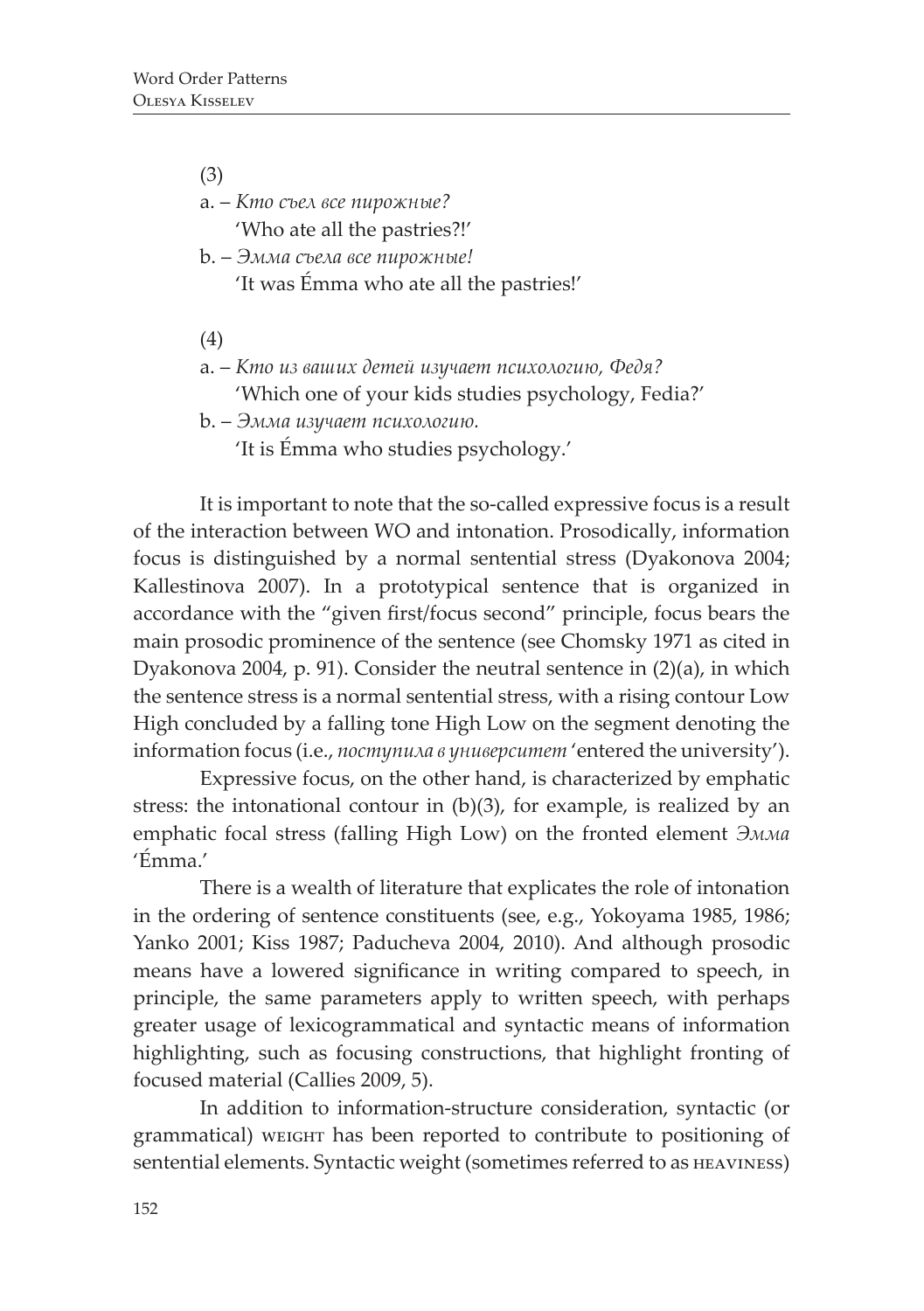is understood in terms of the internal structure of a sentence constituent as measured in number of words/syllables and/or morphosyntactic complexity. The preference for LIGHTER constituents to be placed to the left of the heavier ones holds cross-linguistically (Siewierska 1988). The tendency for more complex parts to occur in clause-final position is known as the principle of increasing constituents or "end-weight" principle (Quirk et al. 1972). In accordance with this principle, such light elements as personal, possessive, and demonstrative pronouns, as well as monosyllabic adverbs, are likely to be placed before longer (read, heavier) elements, such as full determiners and determiner phrases (Laleko and Dubinina 2018, 195). Notice that in (5)(b), the light element expressed by the pronoun *eë* 'she.ACC' is placed left-ward of the verb, resulting in SOV WO. This WO is a highly preferred (if not the only felicitous) WO in cases where no other heavy constituents (such as obliques) are present along with subject, predicate, and light element. (5)(c) is informationally infelicitous since it places light (and known) elements in the focal position.

(5) a. – *Вы знаете Надю?* 'Do you know Nadia?' b. – *Да, я eë знаю*. 'Yes, I know her.' c. – *\*Да, я знаю eë*. 'Yes, I know her.'

In a study that presents evidence from a corpus-based analysis and elicitation experiments, Arnold et al. (2000) reported that both information status of sentence constituents and the syntactic weight of constituents strongly correlate with sentence position. In a different corpus-based study, Wasow (1997) offered an explanation of the endweight principle in cognitive terms, that it helped the speaker plan the utterance. Light elements can "buy time" in the on-line process of speech production. Although investigations of syntactic weight typically focus on the structural properties of discourse rather than its information structure, the principle of weight-end is related to the principle of "focus second." As observed by Arnold et al. (2003), elements that have been introduced in the previous stretch of discourse can now be referred to using deictic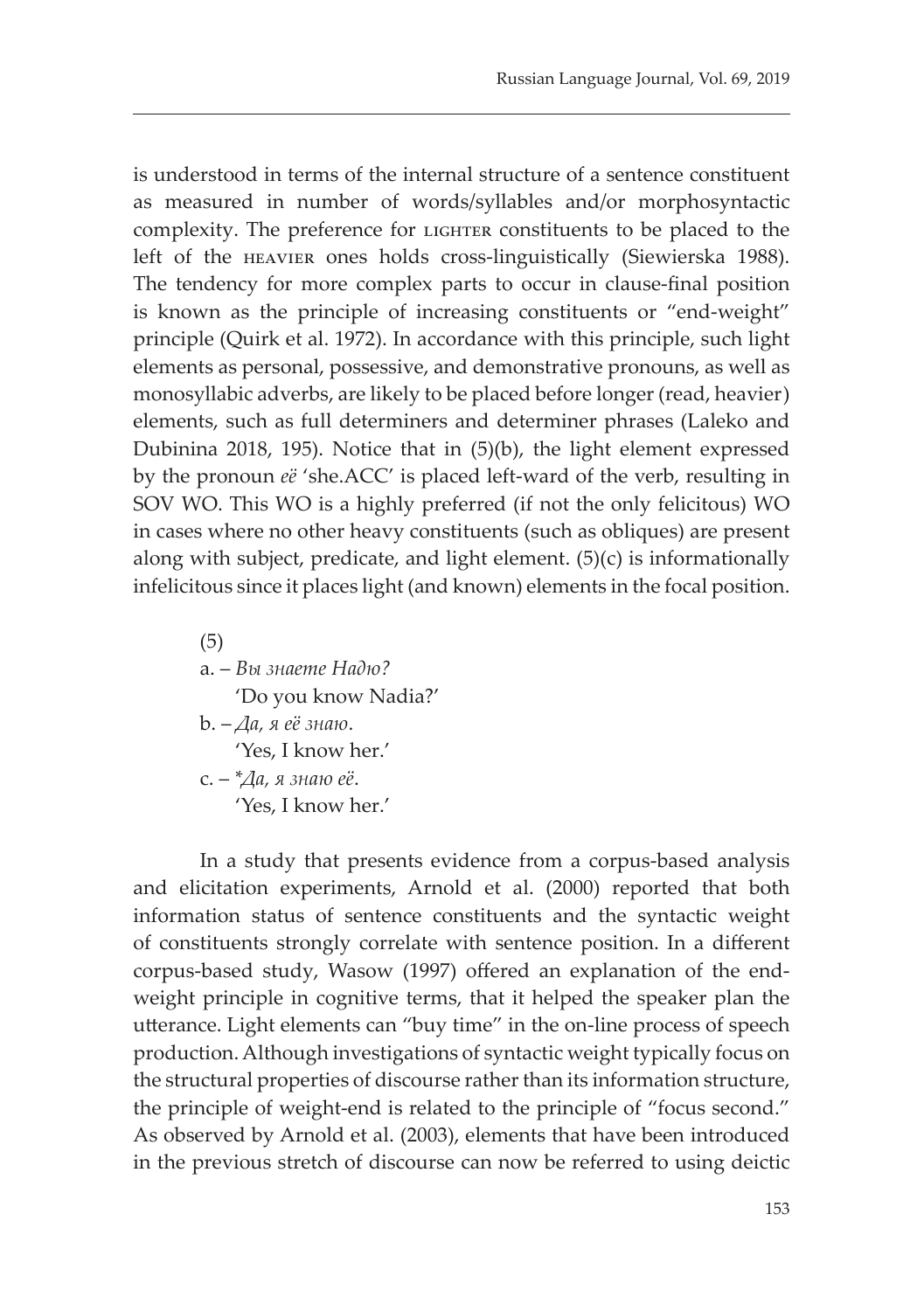markers, typically anaphoric pronouns, which are short (i.e., light in grammatical weight). The elements that introduce new information are more likely to be heavy (34). At the same time, the relationship between syntactic weight and sentence position, especially when it comes to the Russian language, is relatively understudied and many questions pertaining to the variability in placement of light constituents remain unexplored.

# **3. WO in Russian learner language**

One of the earlier studies examining WO in the production by American learners of Russian was Thompson (1996). Thompson regarded WO errors in the speech of L2 Russian speakers as a case of discrepancy between the English fixed WO, which itself marks grammatical relations in the sentence and the Russian flexible WO, which necessitates marking the grammatical relations with the help of morphological markers. Similarly, she explained the lack of the VS WO in the speech of American learners of Russian as being due to the absence of such a structure in English. In her paper, Thompson provided a number of examples of erroneous sentences, but her analysis, unfortunately, did not provide a comprehensive or even numeric picture of the results; she also did not consider any of the discourse-pragmatic qualities of different Russian WOs. The Russian researcher Khavronina (2005–2006), surveying WO errors in the speech of learners of Russian from various L1s, concluded that WO is difficult for all learners of Russian, regardless of L1 and level of proficiency (128). Khavronina suggested that the errors in WO stem from the learners' lack of awareness of the "sentence bipartition" (i.e., the differences in the informational load as given or old information). Although the paper is descriptive in nature and lacks any numerical data or analysis, it, too, gives additional credence to the general observations regarding the difficulty learners of Russian face when dealing with Russian WO patterns.

The somewhat more numerous studies of WO in HL Russian have yielded mixed results. One of the earlier studies, by Polinsky (2006), suggested a relatively strong retention of the VS WO in the oral production of HL speakers regardless of the general level of language proficiency (237). However, this optimistic conclusion was not universally upheld in other studies. Kagan and Dillon (2004), for example, found a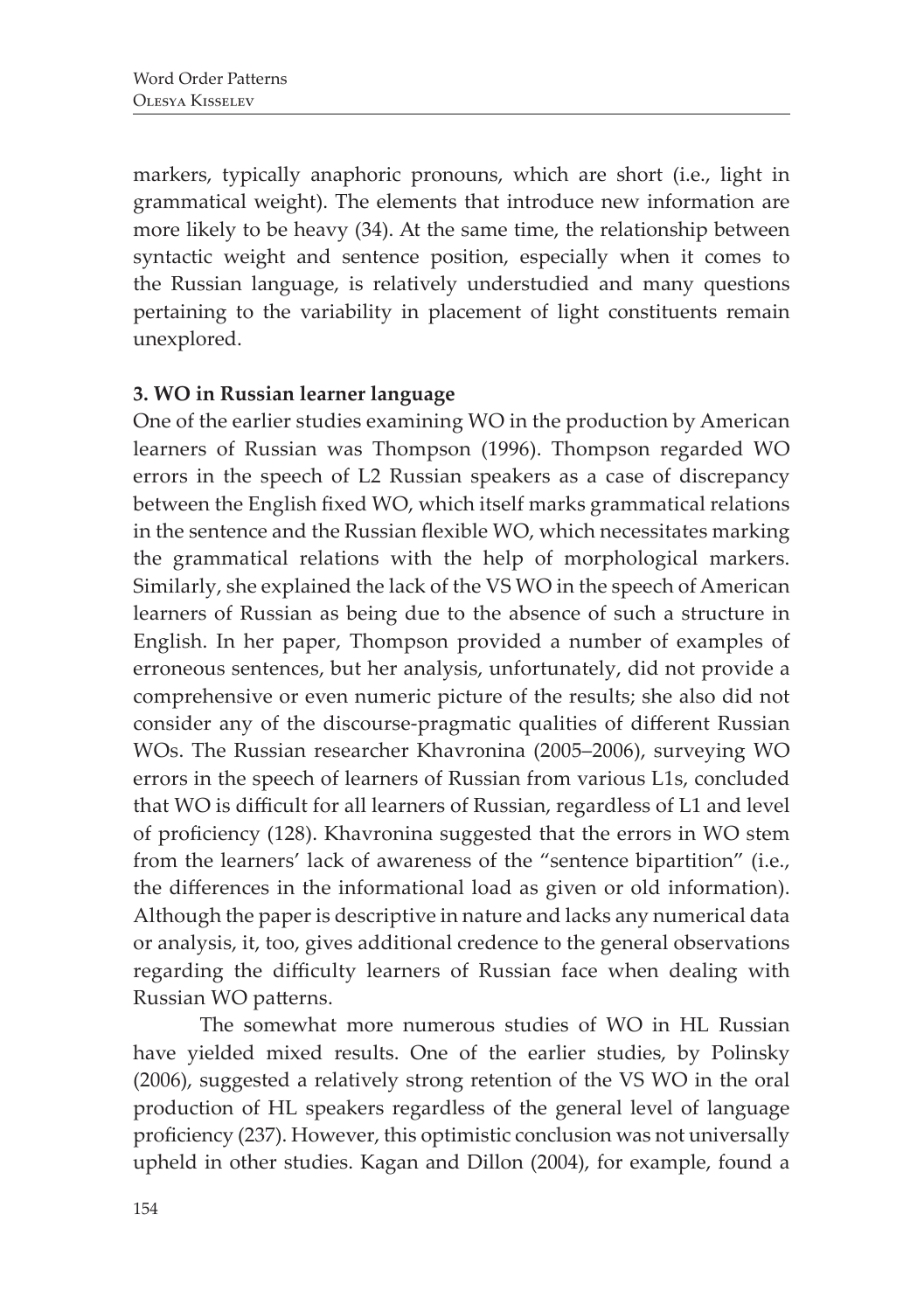significant reduction in the use of VS patterns in their HL data. Having examined a small corpus of elicited oral narratives (n=18) produced by HL students (age of emigration from 0 to 10), the authors found a mere five clauses displaying the VS pattern in all 18 HL narratives (compared to 11 sentences in just one NS story). Most importantly, all VS WOs in the HL data were a type of cliché *жили-были* (cf. English "There once were X") used at the beginning of stories.

Kagan and Dillon's (2004) findings were supported in a later study by Isurin and Ivanova-Sullivan (2008), who found an equally small number of VS instances (n=8) in narratives elicited from six HL speakers. The authors reported that this number of VS clauses in the HL data amounted to 2.1% of all patterns, compared to VS clauses amounting to 6% of patterns found in the monolingual Russian NS data (99). Interestingly, an even smaller percentage, only 1%, was found in comparable L2 data. The authors argued that there exists a link between the occurrence of the VS pattern and the length of exposure to Russian among both HLs and L2 learners (100); however, Isurin and Ivanova-Sullivan recognized that the relatively small participant sample in their study may have hampered the ability to generalize their findings about noncanonical sentences over the population of Russian L2 and HL learners.

Even if the general observation regarding the reduction in WO flexibility and overreliance on SVO WO in HL (and likely L2) language is correct, the "specific manifestations of such general reduction in WO variation have not been discussed at length" (Laleko and Dubinina 2018, 197). Most importantly, the variability (or lack of thereof) in WO was not discussed in those papers in terms of discourse-pragmatics, the underlying reason for the existence of such variability.

The most comprehensive account of WO as a product of discoursepragmatic requirements is presented in Laleko and Dubinina (2018). Unlike previous studies, Laleko and Dubinina (2018) found a considerable proportion of HL clauses to fit the noncanonical category, i.e., the non-SV(O) pattern (22%), although this percentage was statistically smaller than that for the NS data (32%). The authors further examined the types of noncanonical patterns, namely, inversion (presentational WO in my terminology) and DISLOCATION (expressive WO in my terminology, such as OSV), as well as the contextual appropriateness of the chosen WOs. Again, both HLs and NSs aligned in their preferences for dislocated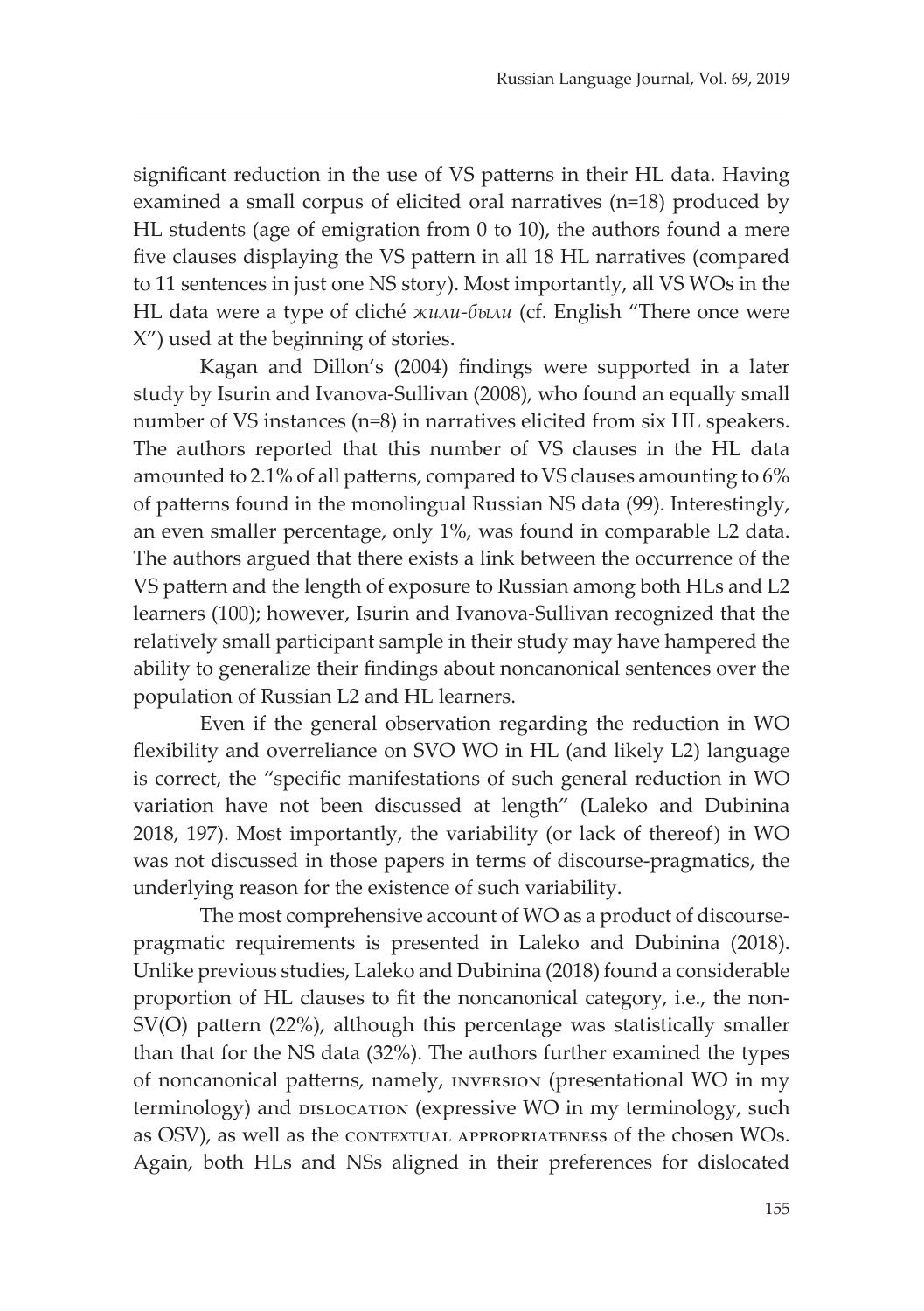patterns versus inversed patterns; however, the HL data contained a considerable proportion of informationally infelicitous WOs. The canonical WOs contained the least amount of errors: only 3% of all canonical clauses were categorized as informationally infelicitous. There was a greater proportion of infelicitous VS constructions (9%) and an even greater percentage of infelicitous clauses with dislocation (30%). The authors concluded that the HLs employ "different strategies" in the use of the two types of WO patterns; more specifically, they use dislocation more frequently overall but "nevertheless fall short of using dislocation in a target-like way, possibly as a result of non-target-like principles governing its occurrence" (205). The VS pattern, on the other hand, is used less frequently but far more appropriately, which "indicates a more target-like control of principles that govern its use" (205).

The detailed account on the use of WO in HL Russian presented in Laleko and Dubinina (2018) reconciled some of the controversial findings in the previous literature. More importantly, by teasing apart the complexities of WO use (or underuse) in bilingual production, the study underscored the necessity of further exploration of WO patterns in their relation to the discourse-pragmatic distinctions they realize.

The overall conclusions regarding the studies of Russian L2 and HL learners' use of WO patterns—however few studies there are on this topic at the moment—seem to align with the results and generalizations made in research on other language pairs. A growing number of studies (e.g., Schachter and Rutherford 1979; Rutherford 1983; Von Stutterheim, Carroll and Klein 2003; Green et al. 2000; Bohnacker and Rosén 2008; Callies 2009; Jackson and Ruf 2017) all come to the overall conclusion that L2 speakers exhibit non-native preferences for ordering of sentence constituents not only at the sentential level (at the level of syntax) but more broadly in the domain of information organization. At this level, a learner has to figure out not only possible alternatives and their functional properties but also the constraints on the use of possible WO patterns. Transfer of principles from the dominant language to the L2 results in texts that are "unidiomatic" and "not fully cohesive from the perspective of a native speaker" (Bohnacker and Rosén 2008, 534).

The aim of the present study is to contribute to a growing body of research on WO variation in Russian learner data. By examining the discourse-pragmatic functions of Russian WO in the data produced by HL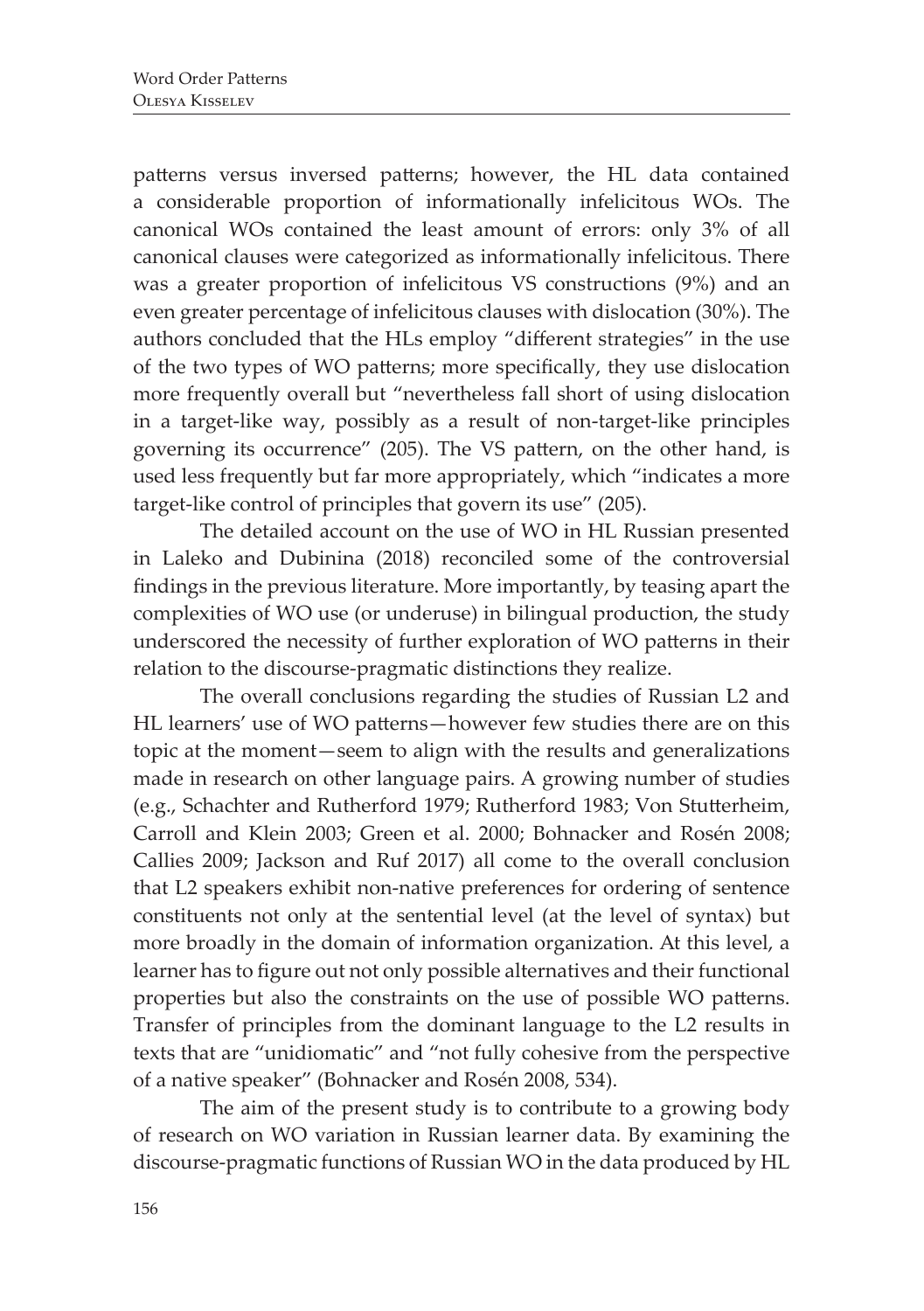and L2 speakers of Russian, I set out to evaluate whether naturalistic and early exposure to the target language results in a more target-like use of WO patterns. By comparing the use of WO patterns between students at a lower level of language proficiency and those of more advanced language proficiency, I explored whether (and how) the ability to manipulate WO patterns grows with proficiency.

#### **4. Methods**

#### *4.1. Participants and data collection*

The data in this study are drawn from a corpus of essays drawn from the annual American Council of Teachers of Russian National Post-Secondary Russian Essay Contest (hereafter, Contest). Hundreds of students, representing 30 to 40 U.S. universities and colleges, voluntarily participate in the contest each year. The students are grouped according to their approximate exposure to the language. For L2 learners of Russian, the grouping is determined by the number of instruction hours they have received by the time of the contest (e.g., fewer than 100 hours for the lowest proficiency group, 100–250 hours for the next proficiency level, and so on). For HL learners, the level is determined by the approximation of naturalistic exposure to the language (level 1 includes HL learners of Russian who were either born in the United States or had emigrated before the age of six and had no formal instruction in a Russian-speaking country prior to enrolling in a college-level course.

The parameter used for distinguishing the HL groups is clearly less than perfect. It does not take into account many factors that contribute to the overall proficiency of a HL speaker, such as the amount of language exposure at home or experience with semi-formal instruction in Russian through after-school activities. Nonetheless, the number of authors in the sub-corpus allows us to reasonably expect that the possible contamination of data has been well mitigated.

In this study, I focus on the more proficient L2 learners of Russian, since coherent and cohesive discourse (and, thus, a clear need to mark the discourse-pragmatic distinctions) emerges in L2 learners at Intermediate-Mid level on the ACTFL scale, a level that could be expected of the students after more than 250 hours of instructed Russian language study. Direct comparison of language proficiency levels in L2 and HL groups is difficult to make (although HL speakers normally place at Intermediate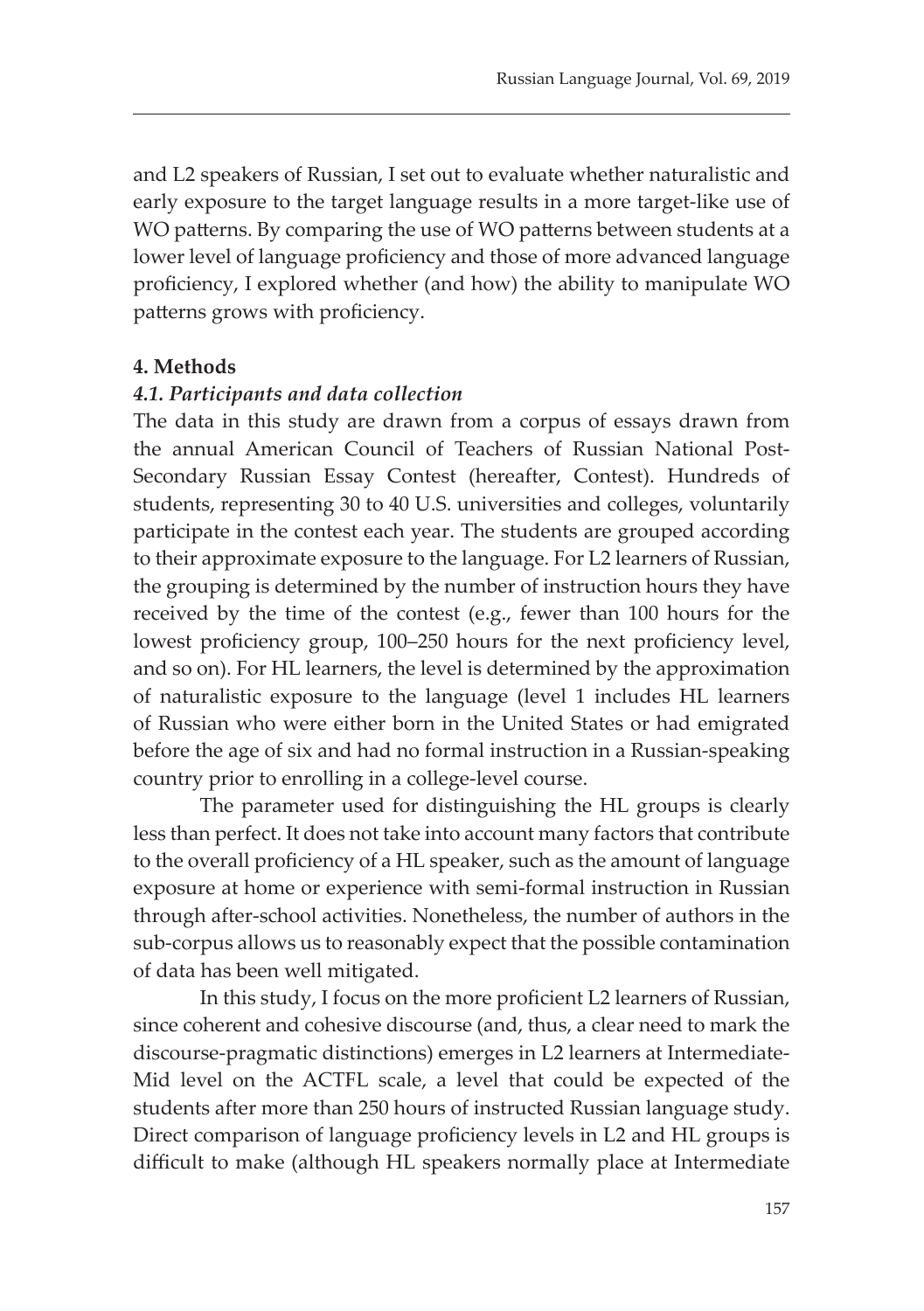level in speaking), and I do not assume similar writing abilities in the HL and non-HL students. The purpose of this study is to investigate the different groups of writers in their own right.

For the comparison, a set of essays (*n* ranging from 21 to 23) were randomly selected from the two higher-proficiency L2 groups (the "FL3 group", i.e., the L2 learners with approximately 250–400 hours of instructional experience, and the "FL4" group, i.e., the L2 learners with more than 400 hours of instructional experience) and the HL group, including only the learners who were either born in an English-speaking country or emigrated before the onset of schooling. To have a comparable reference corpus that would be of a similar genre and created in similar experimental conditions, I collected essays on the same topic from 17 Russian NSs, young adults who were either living in Russia or who recently arrived in the United States. The descriptive statistics of the four sets of data are presented in Table 1.

| Group           | <b>Measure</b> | Total | Mean   | <b>SD</b> | Min. | Max. |
|-----------------|----------------|-------|--------|-----------|------|------|
| HL              | Tokens         | 5,348 | 232.3  | 133.151   | 97   | 605  |
| $(N = 23)$      | Sentences      | 454   | 19.74  | 10.230    | 8    | 45   |
| FL <sub>3</sub> | <b>Tokens</b>  | 5,298 | 238.00 | 97.350    | 85   | 419  |
| $(N = 22)$      | Sentences      | 478   | 21.95  | 10.472    | 9    | 55   |
| FL <sub>4</sub> | <b>Tokens</b>  | 6,241 | 296.48 | 111.558   | 95   | 576  |
| $(N = 21)$      | Sentences      | 504   | 24.00  | 8.803     | 10   | 40   |
| <b>NS</b>       | Tokens         | 5.309 | 295.59 | 82.129    | 165  | 484  |
| $(N = 17)$      | Sentences      | 410   | 22.94  | 8.112     | 12   | 44   |

*Table 1. Number of word tokens and sentences in HL, FL3, FL4, and NS sub-corpora*

158 The texts obtained through the Contest are a unique set of data representing dozens of language programs across the country (and, therefore, various instructional approaches) as well as various proficiency levels and language-learning backgrounds. Additionally, the data are collected in similar settings with the same constraints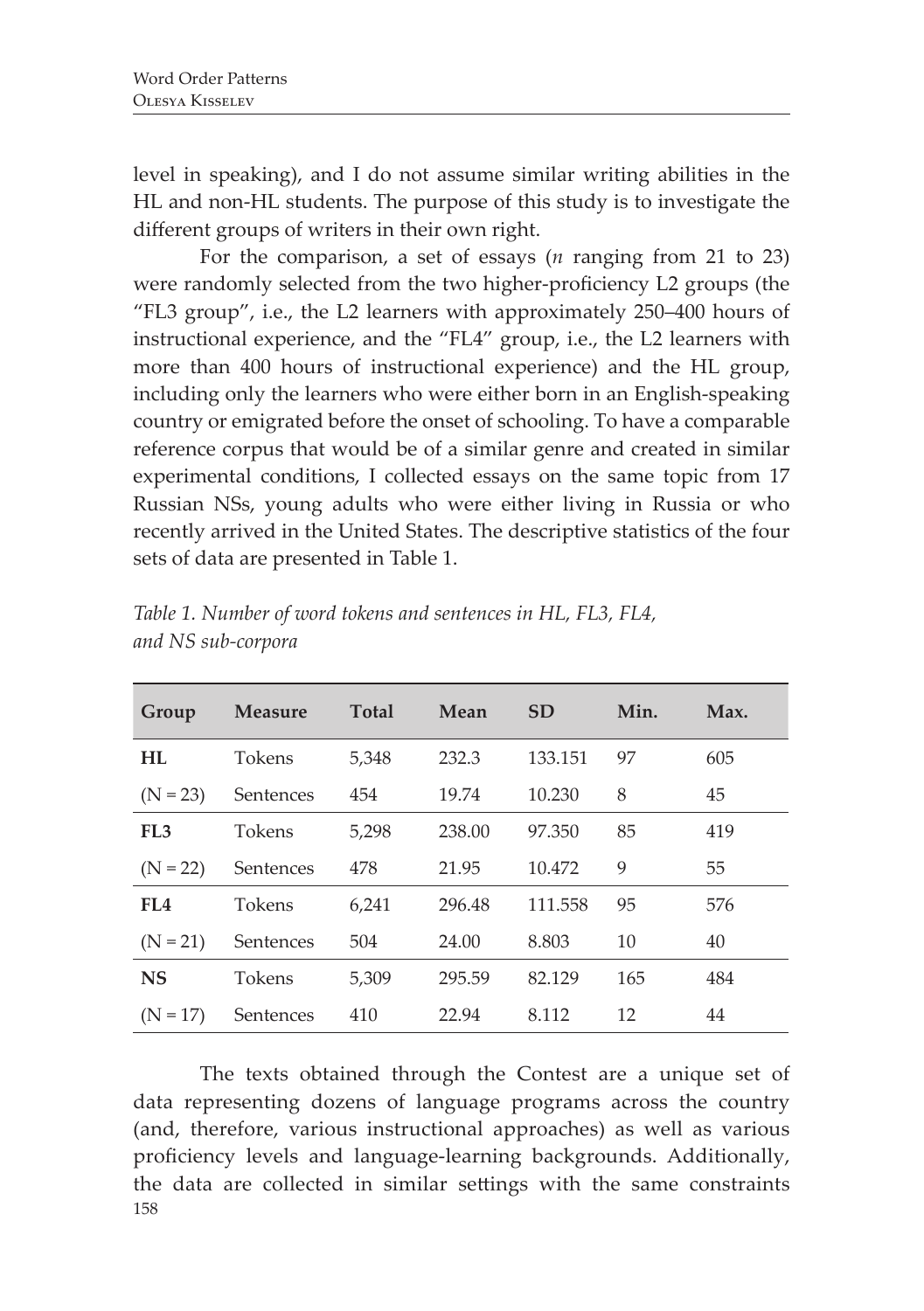and affordances for all participants. The fact that the topic is the same across programs and levels also allows for more meaningful comparisons among the groups. Although the Contest participants are not instructed to write in any specific genre, I found that in response to the prompt *What is a friend?*, most reacted with a short expository essay with elements of narration (e.g., autobiographical events). Since WO patterns—just as other linguistic categories—are found to be distributed differently in texts of different communicative purposes (Turner 2006; McAnallen 2009), analyzing texts collected through similar procedures and for similar purposes makes the between-group comparisons more meaningful.

#### *4.2. Data preparation and annotation*

All selected texts were separated into clauses for further coding and analysis. Тhe scope of the study was narrowed to include only the more canonical type of clauses, namely, a declarative indicative clause with an overt nominal or pronominal subject in the nominative case<sup>1</sup> and a predicate  $(S_{\text{nom}})$ . The advantage of considering more canonical sentences is that they allow us to assume with a greater degree of confidence that the actual WO pattern produced by the learner is not prompted by a difficulty with a rarer or more specific syntactic construction and that that WO pattern is the result of the interplay of the two requisite forces—the concerns of discourse-pragmatics and the rules of sentential grammar. Each clause was then coded for WO pattern and discoursepragmatic felicitousness of the WO pattern. It is important to note that the infelicitous-use category here includes only errors in the ordering of major constituents; all other structural issues (such as misplacement of adverbs or particles, or morphosyntactic errors) are disregarded for purposes of this study. Secondly, each clause was examined with regard to its specific intended discourse function. Coding for discourse-pragmatic felicitousness was executed by two NSs of Russian with training in linguistics; the few discrepancies were discussed and resolved. A clause was deemed infelicitous only when the chosen WO clearly resulted in a breach in the flow of discourse.

<sup>&</sup>lt;sup>1</sup> A very small category of subjects also included in the final dataset consists of subjects expressed through quantifier+NP (e.g., two friends, many people), which some linguists consider noncanonical subjects.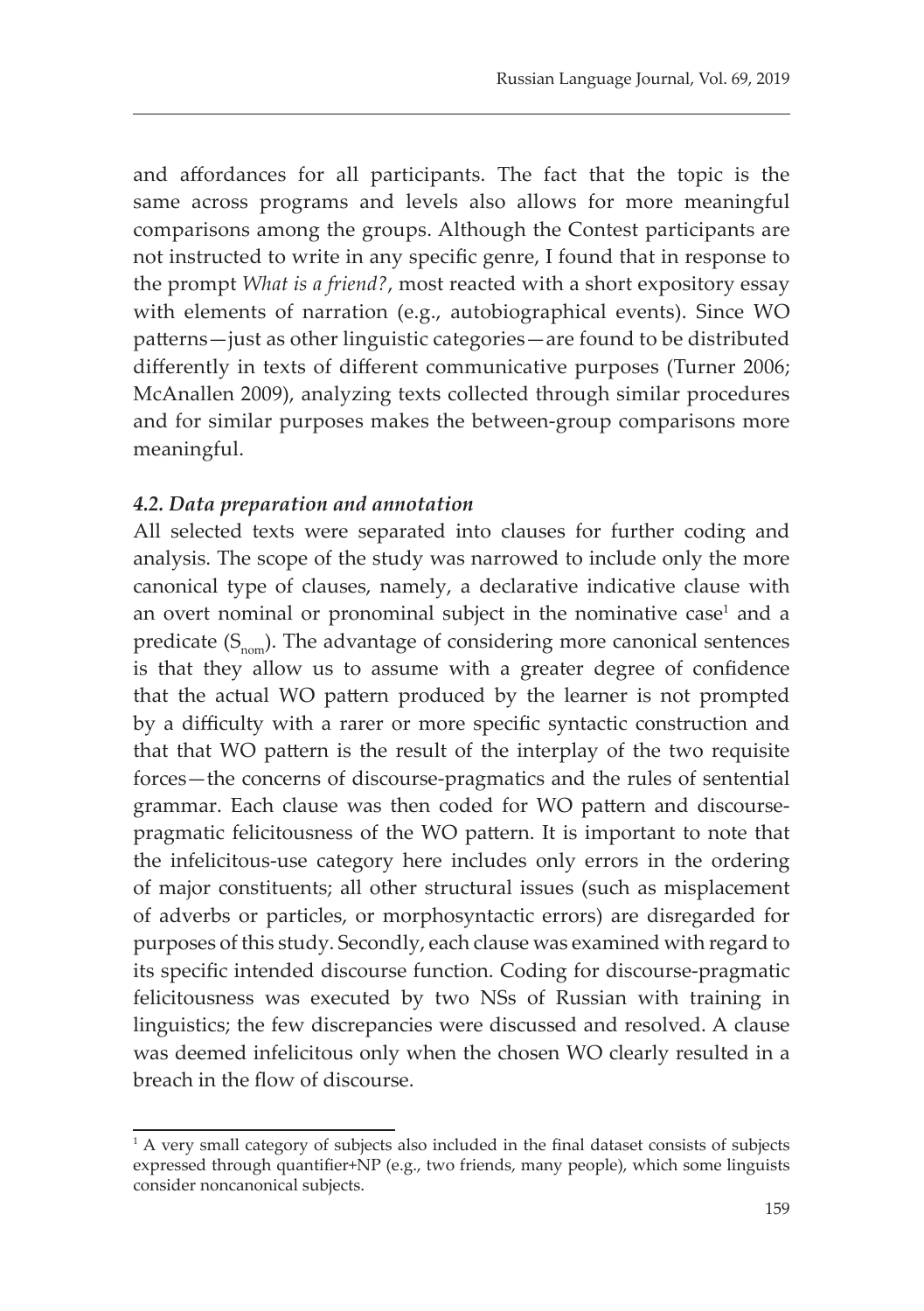#### **5. Results**

# *5.1. Quantitative results*

The numeric results for coding the declarative  $S_{\text{nom}}$  clauses for WO patterns are presented in Table 2. The table reports the first six WO patterns in the order of NS "preference" for specific WO realizations found in Kallestinova (2007). The two additional WO patterns (SV and VS) were tallied separately and are reported directly below the order into which they are traditionally subsumed; thus, the SV clauses can be seen below the SVO numbers, and the VS clauses can be seen directly below the OVS numbers. The data are presented in this way in order to allow for a more straightforward comparison with past research that addresses WO distribution patterns (specifically, Kallestinova 2007).

| <b>WO</b> patterns                      | <b>HL</b>        | FL <sub>3</sub> | FL4              | <b>NS</b>   |
|-----------------------------------------|------------------|-----------------|------------------|-------------|
| N. of $S_{\hbox{\tiny nom}}$<br>clauses | 592              | 622             | 636              | 385         |
| <b>SVO</b>                              | 210 (35%)        | 267 (43%)       | 294 (46%)        | 161 (42%)   |
| SV                                      | 252 (43%)        | 269 (43%)       | 237 (37%)        | 134 (35%)   |
| <b>OVS</b>                              | 42 $(7%)$        | 42 $(7%)$       | 50 $(8%)$        | 45 (11.7%)  |
| <b>VS</b>                               | 6(1%)            | 5(1%)           | 20(3%)           | $21(5.5\%)$ |
| <b>SOV</b>                              | 73 (12%)         | 34(5%)          | 28 (4.5%)        | 16(4%)      |
| <b>VSO</b>                              | $\theta$         | $\overline{0}$  | $1(0.15\%)$      | $2(0.5\%)$  |
| <b>VOS</b>                              | $\boldsymbol{0}$ | $1(0.1\%)$      | $\boldsymbol{0}$ | 3(1%)       |
| OSV                                     | $9(1.5\%)$       | $4(0.5\%)$      | 6(1%)            | 3(1%)       |

*Table 2. Raw and prorated frequencies of WO patterns in the HL, FL3, FL4 and NS sub-corpora*

As demonstrated in Table 2, the relative proportions of the WOs in the NS sub-corpus follow the order of preference for various WOs reported in the previous studies.

Importantly, the types of clauses produced by the L2 learners in both the FL3 and the FL4 groups follow the same distributional pattern,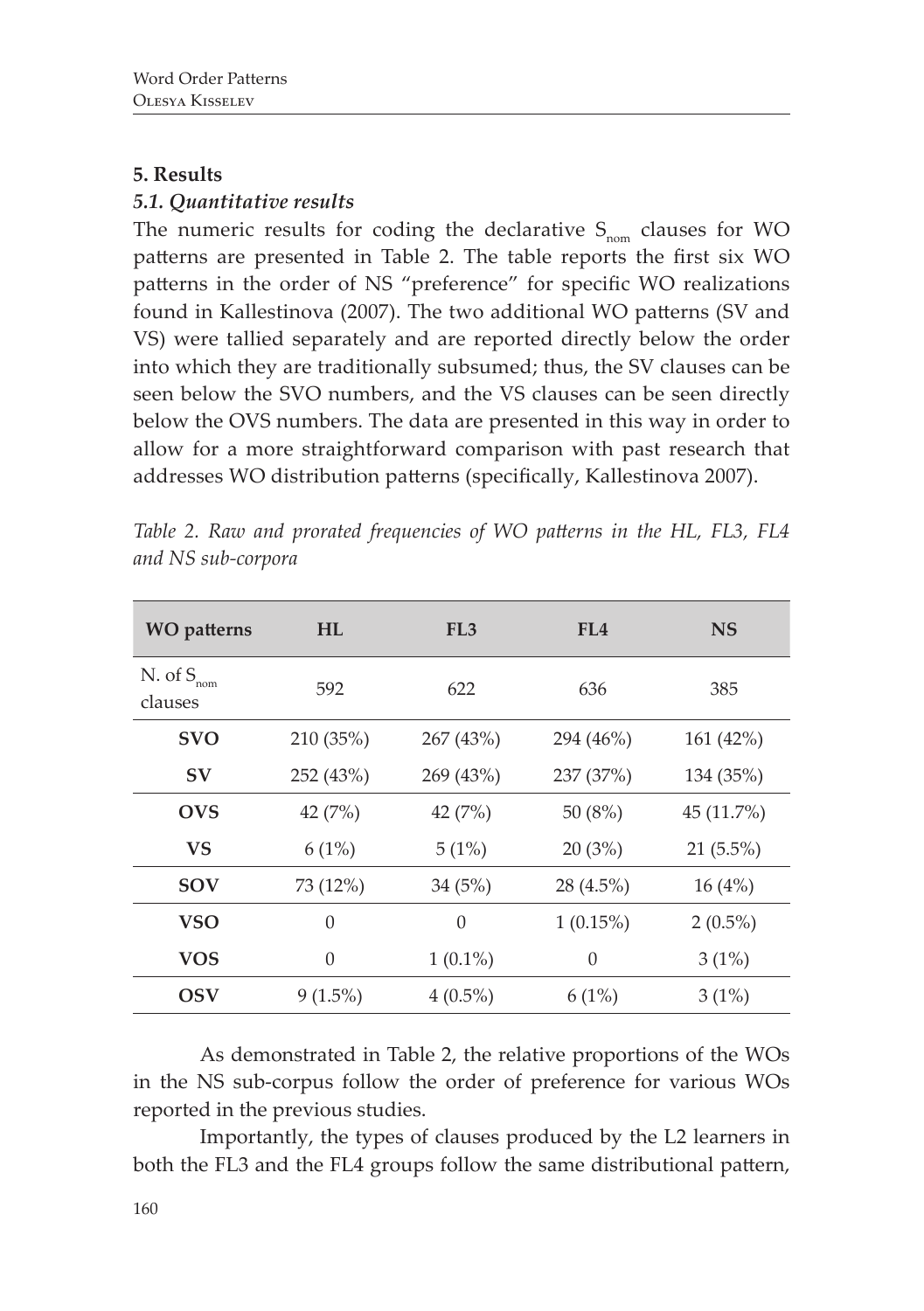with some differences in the percentages of these distributions. More specifically, the FL3 and the FL4 learners' SVO and SV WOs are the most frequent, similar to the NS controls; however, the percentage of the SV(O) WO is higher in the L2 data: the SVO and SV clauses combined account for 84% and 86% of the WO patterns found in the FL4 and FL3 data respectively. The percentage of the (O)VS clauses in the L2 data is smaller than those found in the NS data: 11% for the FL4 learners and 7% for the FL3 learners.

The HL learners can also be said to prefer the SV WO to a greater extent than the NNs: in addition to SVO and SV clauses (which together account for 78% of WO patterns combined), the HLs produced the largest number of SOV clauses of all four groups (an additional 12% of all data, a number that stands in contrast to the rest of the writers). The (O)VS clauses in the HL sub-corpus are almost as infrequent as in the FL3 data and amount to 8% of all clauses. A chi-square analysis showed that the differences in the proportion of different WO patterns across the four data sets are statistically significant ( $\chi^2$  = 82.388, p < .0001)<sup>2</sup>. Pairwise chi-square analyses further revealed differences between the HL and FL3 groups  $(\chi^2$ = 32.49, p < .0001), the HL and FL4 groups ( $\chi^2$ = 34.485, p < .0001), the HL and NS groups ( $\chi^2$ =33.677, p < .0001), and the FL4 and FL3 groups ( $\chi^2$ =14.957, p < .01). While the difference between the NS and FL3 groups is significant ( $\chi^2$ = 23.87, p < .001), the difference between the higher-proficiency FL4 group and the NSs was found to be not significant ( $\chi^2$ = 6.471, p = .263).

Another important perspective on the differences in the WO usage between the four groups emerged from the comparison of all patterns in which the subject occupies pre-verbal position (SV-pattern) to all patterns in which the subject occupies the post-verbal position (VS-pattern). As expected the VS clauses are less numerous in my data, aligning with the general observations about Russian WO. However, all three learner groups produced notably fewer VS clauses than the NSs. It appears that the learners relied more heavily on the canonical WOs. The percentages of SV clauses formed a cline, with the FL3 group producing the largest amount of SV clauses (92%), followed by the HL learners (91%), followed by the FL4 group (89%).

<sup>2</sup> A note on the chi-square analysis: the counts for the VSO and VOS clauses were excluded from the analysis since the numbers are very small (from zero to 3) and a chi-square test does not allow zeros in its calculations.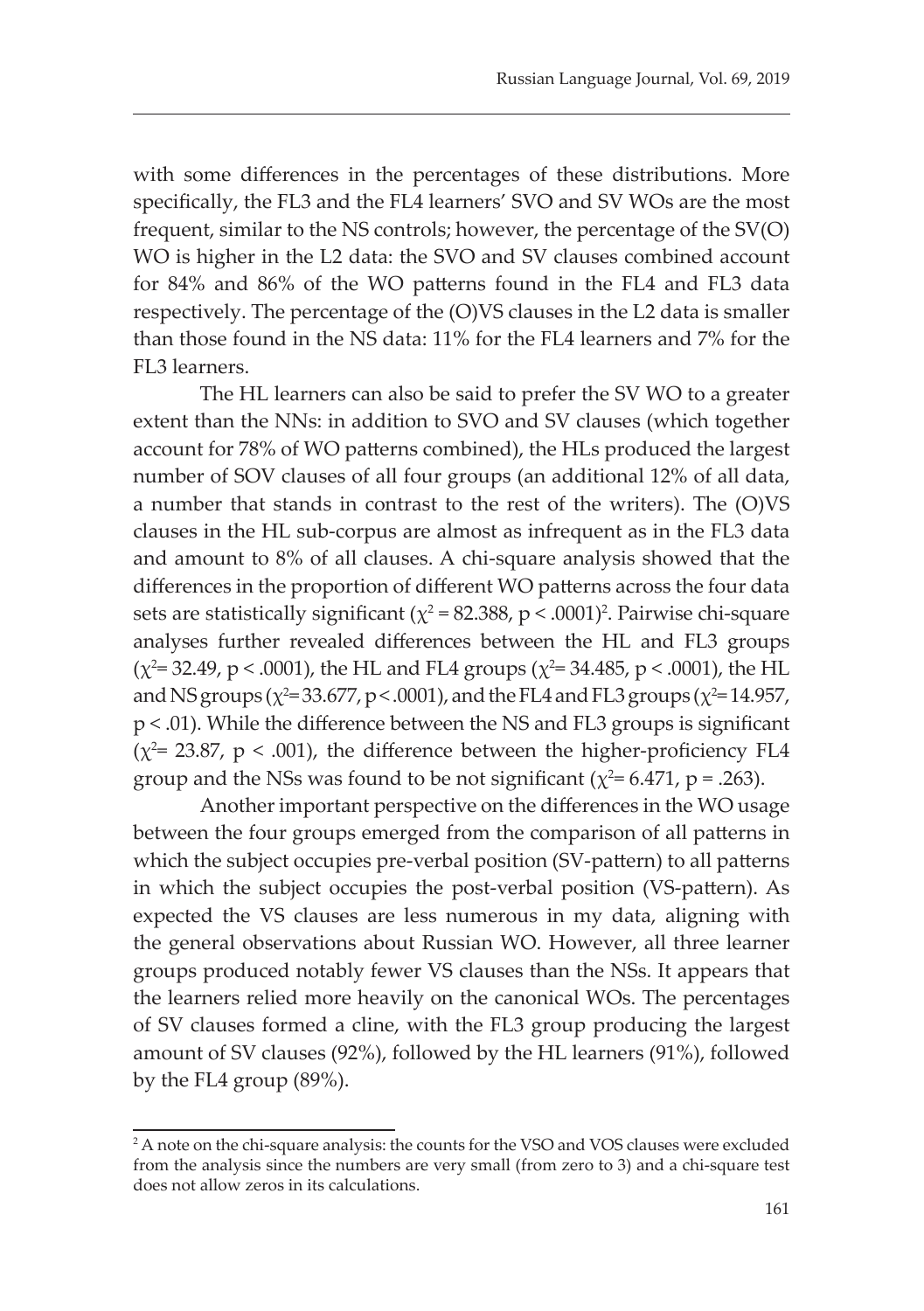| <b>Types of clauses</b>      | HL               | FL <sub>3</sub>  | FL4              | <b>NS</b>      |
|------------------------------|------------------|------------------|------------------|----------------|
| N. of Snom clauses           | 592              | 622              | 636              | 385            |
| <b>SVO</b>                   | 210              | 267              | 294              | 161            |
| SV                           | 252              | 269              | 237              | 134            |
| SOV                          | 73               | 34               | 28               | 16             |
| <b>OSV</b>                   | 9                | $\overline{4}$   | 6                | 3              |
| The sum of all<br>SV-pattern | 544              | 574              | 565              | 314            |
|                              |                  |                  |                  |                |
| clauses                      | 91%              | $92\%$           | 89%              | 81%            |
| <b>VOS</b>                   | $\boldsymbol{0}$ | $\mathbf{1}$     | $\boldsymbol{0}$ | 3              |
| <b>VS</b>                    | 6                | 5                | 20               | 21             |
| <b>OVS</b>                   | 42               | 42               | 50               | 45             |
| <b>VSO</b>                   | $\boldsymbol{0}$ | $\boldsymbol{0}$ | $\mathbf{1}$     | $\overline{2}$ |
| The sum of all<br>VS-pattern | 48               | 48               | 70               | 71             |

*Table 3. Raw and prorated frequencies of SV WO patterns and VS WO patterns in the HL, FL3, FL4, and NS sub-corpora*

Pairwise chi-square analyses demonstrated that these differences in the proportions of SV- vs VS-patterns are significant between the HL and NS groups ( $\chi^2$ = 23.288,  $p < .0001$ ), between the FL3 and NS groups  $(x^2 = 26.247, p < .0001)$ , between the FL4 and NS groups  $(x^2 = 11.071,$  $p < .0001$ ), and between the FL4 and FL3 groups ( $\chi^2$ = 4.039,  $p$  = .04). The HL writers occupy a middle ground between the lower- and the higher-level L2 learners: they are neither statistically different from the lower-lever L2 learners, nor statistically different from the higher-level L2 learners. The differences between the HL and either the FL3, or the FL4 group do not reach statistical significance ( $\chi^2$ = 2.99, *p* = .0834 and  $\chi^2$ = .064, *p* = .8002 respectively).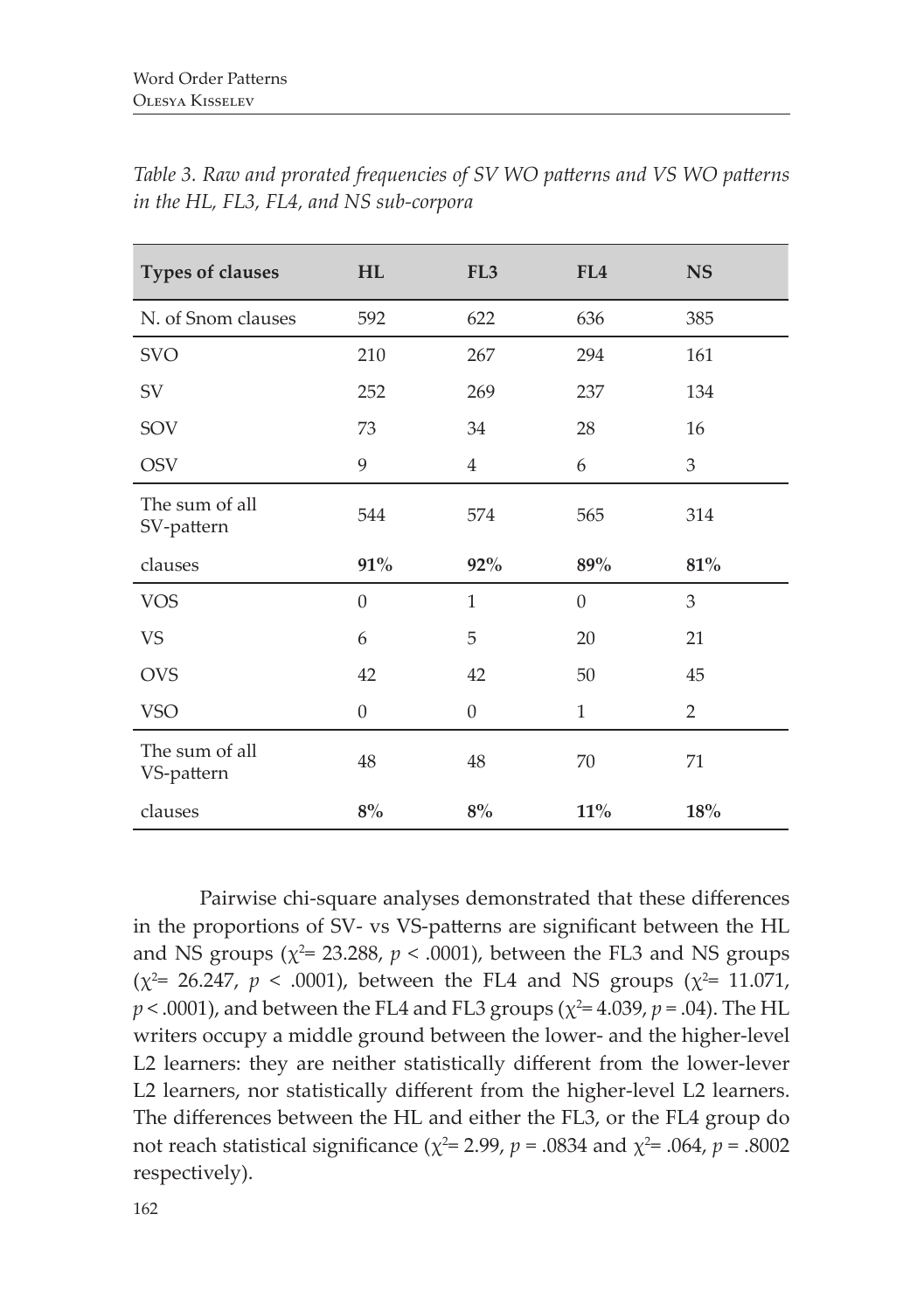Overall, the results indicate that all groups of learners utilized all the same WOs that are available in standard Russian. More importantly, they utilized the various patterns in the same order of preference established in the NS data (in the current study, as well as in previous research). In the same manner as the NSs, the learners produced a significantly larger proportion of SV-patterns than the VS-patterns. However, the statistical tests reveal that all three learner groups relied a lot more on the canonical SV-patterns than the NSs did, underutilizing the noncanonical WO. The statistical test also revealed differences between the learner groups: the lower-level L2 learners were more likely to produce a canonical SV-pattern than the higherlevel L2 learners. The HL learners are not statistically different from either L2 group.

These patterns indicate that the learners underutilize WO as a linguistic tool and may miss opportunities to use variable WO to signal important pragmatic meanings.

# *5.2. Qualitative analysis*

To account for the apparent underuse of the particular WO types, I further examined each WO pattern with regard to its discourse-pragmatic function.

First, each clause extracted for analysis in this paper was marked as pragmatically felicitous or infelicitous. Numerically, only a small proportion of clauses in the learner data represented a clear misuse of the chosen WO (these cases are listed as INFELICITOUS USE in Table 4 below).

However, even a small number of clear misusage of the appropriate WO coupled with the "missed opportunities," i.e., contexts in which an alternative WO would have been preferred, reflected in the significant differences of the different types of WO patterns reported above, suggest that learners experience difficulties in choosing appropriate WO to achieve the specific communicative goals. The analysis that follows provide a further exploration of various WO patterns in learner data, with the exception of VOS and VSO patterns, which do not appear in the learner data and are too rare in the NS data to arrive at any conclusions.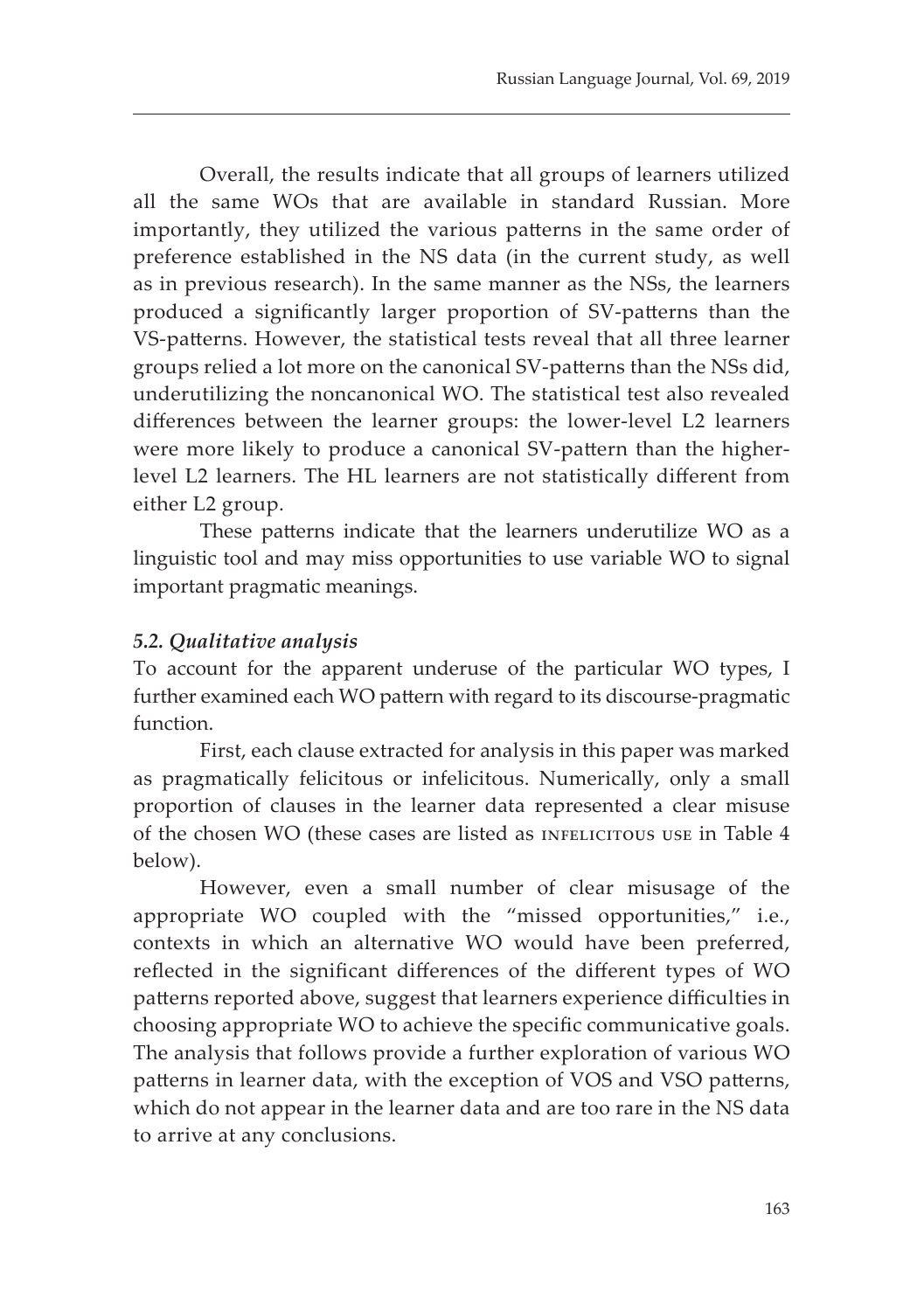| $180$ Sub-Corpora                  |           |                 |     |           |
|------------------------------------|-----------|-----------------|-----|-----------|
|                                    | <b>HL</b> | FL <sub>3</sub> | FL4 | <b>NS</b> |
| N. of $S_{\text{nom}}$ clauses     | 592       | 622             | 636 | 385       |
| SV(O) clauses                      | 462       | 536             | 531 | 295       |
| Infelicitous use of SVO and SV WOs | - 8       | 13              | 4   | n/a       |
| SON                                | 73        | 34              | 28  | 16        |

*Table 4. Infelicitous clauses across types of WO patterns in HL, FL3, FL4, and NS sub-corpora*

# SOV 73 34 28 16 Infelicitous use of SOV WO 7 5 5 n/a OSV 9 4 6 3 Infelicitous use of OSV WO 3 4 2 n/a (O)VS clauses  $47$   $47$   $47$   $70$   $46$ Infelicitous use of (O)VS WOs  $1$  1 3  $n/a$ VOS 0 0 0 3  $VSO$  0 0 1 2 Infelicitous use of VOS/VSO WOs 0 0 1 n/a

# *5.2.1. SV-pattern clauses*

As follows from the numerical results, all three learner groups are apt users of the canonical SV(O) WO. The function of providing additional information on the known topics is well mastered by all learners. Nonetheless, infelicitous SVO clauses (on top of general patterns of SVO overuse) do appear in the learner data, with the lower-proficiency group performing somewhat worse than the other two groups. Both the FL3 group and the HL group (albeit in fewer instances) produced SV(O) clauses instead of the obligatory VS presentational WO constructions, as in the example below, where the learner produced an SVO clause instead of an obligatory VS (three such errors were found in the HL data and six in the FL3 data).

(6)

a. *Иногда, когда я дома мне всë скучно.*

Sometimes, when I am home, I am bored.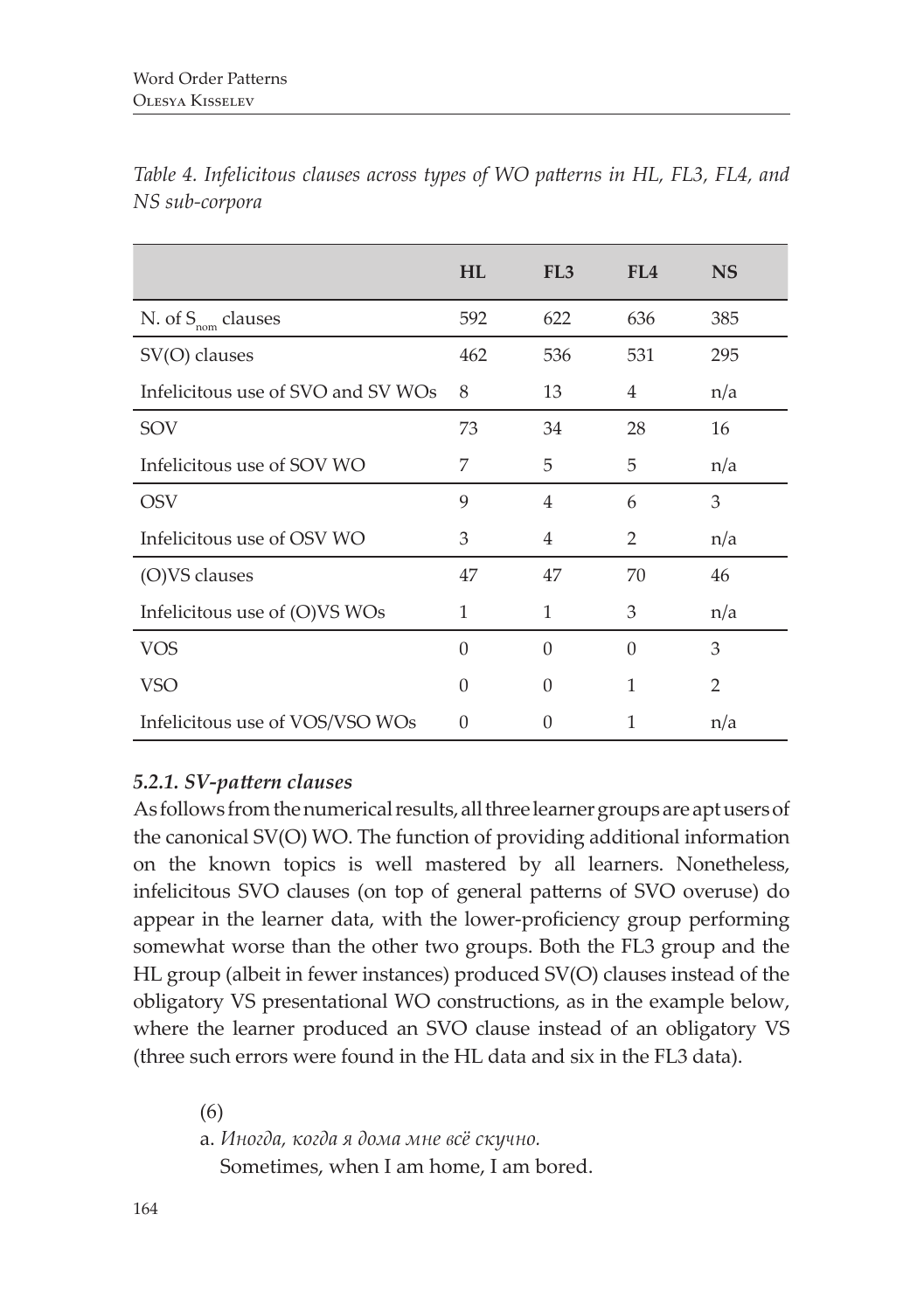b. *Но потом мой друг пришёл.* But then my friend came (comes?). (FL3\_2264)

The higher-level L2 writers did not appear to use SVO instead of the required presentational VS.

In addition to its primary function, the SV-pattern also appears in learner data in its expressive function, a type of clause in which new information is placed at the beginning of a sentence to create either an emphasis or a contrastive reading. However, the lower-level proficiency L2 group cannot be said to have mastered this pattern: all 18 SV(O) clauses with NEW subjects were categorized as infelicitous. The HL learners and the FL4 learner produced fewer SV(O) clauses with NEW subjects (n=13 and n=9 respectively) with four such clauses in each group being marked as infelicitous. Thus, in regards to expressive SV(O), the HL speakers may have a slight advantage over instructed L2 learners; however, the level of proficiency in L2 speakers clearly plays a role in the ability to produce an SVO expressive clause.

Another type of expressive SV-pattern is OSV. In this construction, the leftward position of the object<sup>3</sup> may be motivated by an intention to place emphasis on the object.

Although the OSV pattern is rather infrequent in my data, it was used by all four groups of writers. The NSs used three OSV clauses; while the HL learners and the FL4 learners produced a slightly higher number of the OSV clauses than the NS controls did: nine OSV clauses by the HL learners and six OSV clauses by the FL4 learners. Examples of successful realization of OSV patterns are shown below in  $(7)(b)$  and  $(8)(b)$ :

(7)

a. *До того времени я считал их друзьями,*

b. *А Джерри я считал человеком, как отец.*

 'Before then I considered them my friends, but Jerry, I considered to be father-like to me.'

(FL4\_5716)

<sup>&</sup>lt;sup>3</sup> The position of an object or an adjunct in the pre-verbal position is termed DISLOCATION in many theoretical and empirical works on WO (see Bailyn 2012), including the paper by Laleko and Dubinina (2018) reviewed above.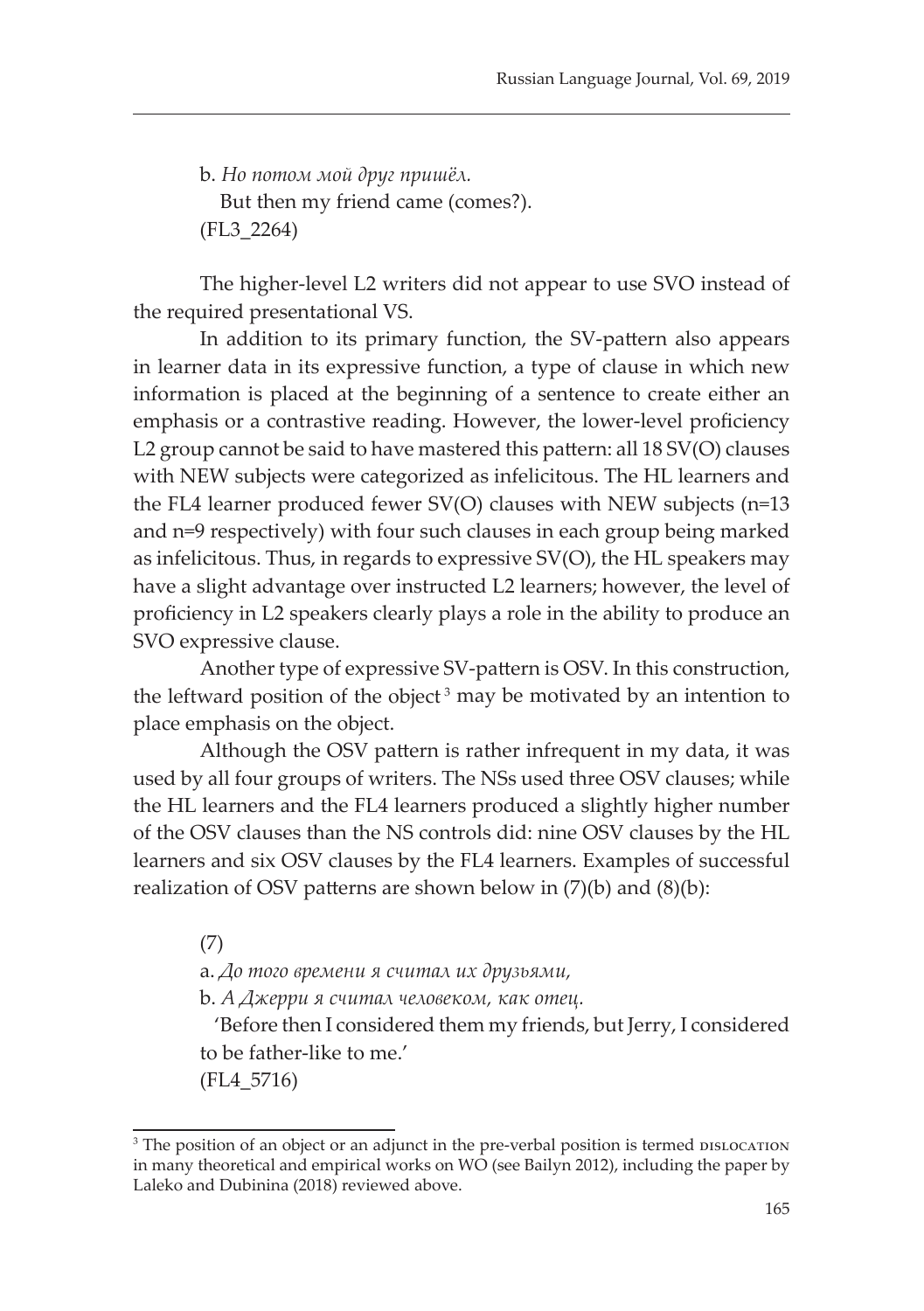(8) a. *Он встречался с девушками,* b. *но любовь он никогда не знал и не понимал.* 'He was dating girls, but love, he never knew nor understood.' (HL\_2223)

Although not all of these clauses were felicitous like (7)(b) and (8) (b), the percentage of errors is low: two infelicitous OSV clauses were found in the HL sub-corpus and one in the FL4 sub-corpus. The FL3 learners, on the other hand, seemed to be less apt in dealing with the OSV pattern; they attempted fewer OSV clauses (n=4), and all four were found to be infelicitous.

# *5.2.2. VS and OVS WOs*

As demonstrated above, all groups of learners used comparable numbers of VS-patterns, all three underusing this pattern in comparison to the NSs. At the same time, all learners appeared to use the (O)VS WO in its appropriate discourse function, i.e., introducing new discourse topics. Some important differences in the use of presentational WO by different learner groups also persist. For instance, the FL3 writers' use of localizers in this structure is limited; there are only three clauses expressing presentational WO that have a temporal or spatial determinant. And although sentences like (9) are grammatically correct and WO-felicitous, the use of a localizer (such as *в России* 'in Russia') could have helped to anchor the following new information.

> (9) *Есть поговорка, «Доброе слово и кошке приятно.»* 'There is a saying: "Even a cat will appreciate a kind word."' (FL3\_9438)

HL and FL4 learners, on the other hand, utilized more presentational WO constructions, and they appeared to use more localizers, which help establish the shared context between the writer and the reader. However, unlike the HL data, the FL4 data contain multiple examples of positioning locatives at the end of the clauses, in accordance with the preferred information structure of the English sentence (cf. (10)(b) produced by a learner to (11)(b) Standard Russian).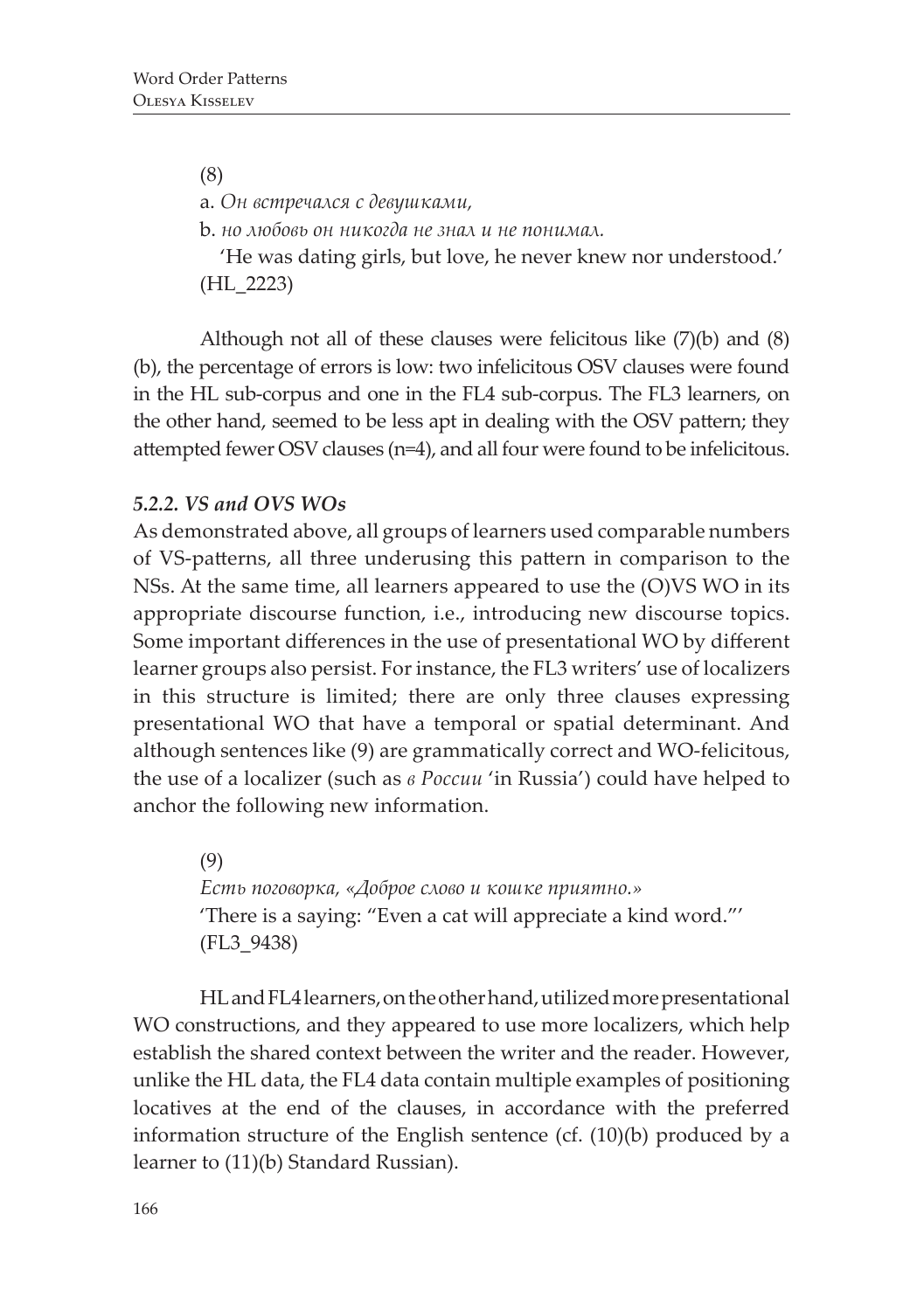(10)

a. *Вопрос о том, что такое друг, сложнее, но в основном я думаю,*

 'The question of What is a friend is more complex [than this], but overall I think.'

b. *что есть культурная разница в понятии слова «друг».*

*localizer*

 'that there is a cultural difference in the notion of the word "friend".'

(FL4\_0158)

(11)

a. *Вопрос о том, что такое друг, сложнее, но в основном я думаю,* b. *что в понятии слова «друг» есть культурная разница. localizer* (Standard Russian)

#### *5.2.3. SOV WO*

The SOV WO is a particular variation of the canonical SVO WO, in which the order of the subject and the verb in relation to one another remains canonical (SV), but the object is placed in the pre-verbal position, rendering the whole construction a noncanonical WO in Russian.<sup>4</sup> The difference between the SVO and SOV patterns is that in the latter both S and O are known information (whereas in SVO an object can – but not necessarily – mark new information). Most importantly the object in the SOV clause is highly likely to be realized by a syntactically light element.

As shown in Table 2, the SOV pattern is well represented in all four sub-corpora. To summarize, both in absolute numbers and in percentages, the SOV pattern appeared on a cline, with the NSs producing the least amount of SOV clauses (n=16, 4% of all WO patterns), followed by the FL4 learners (n=28, 4% of all WOs), followed by the FL3 learners (n=34, 5.5%), and with the HL learners producing the largest number of SOV patterns (n=73, 12%), a substantial proportion of all WO patterns the HL learners produced.<sup>5</sup>

<sup>4</sup> In structuralist approaches, such a variation on the canonical WO is referred to as dislocation, as opposed to inversion, whereby the order of subject and verb is realized as VS.

<sup>&</sup>lt;sup>5</sup> These numbers do not account for temporal, locative or manner obliques, which are considered light elements and tend to "move" leftward. In this analysis, I considered only elements that were coded as obligatory arguments and were given the code "Object."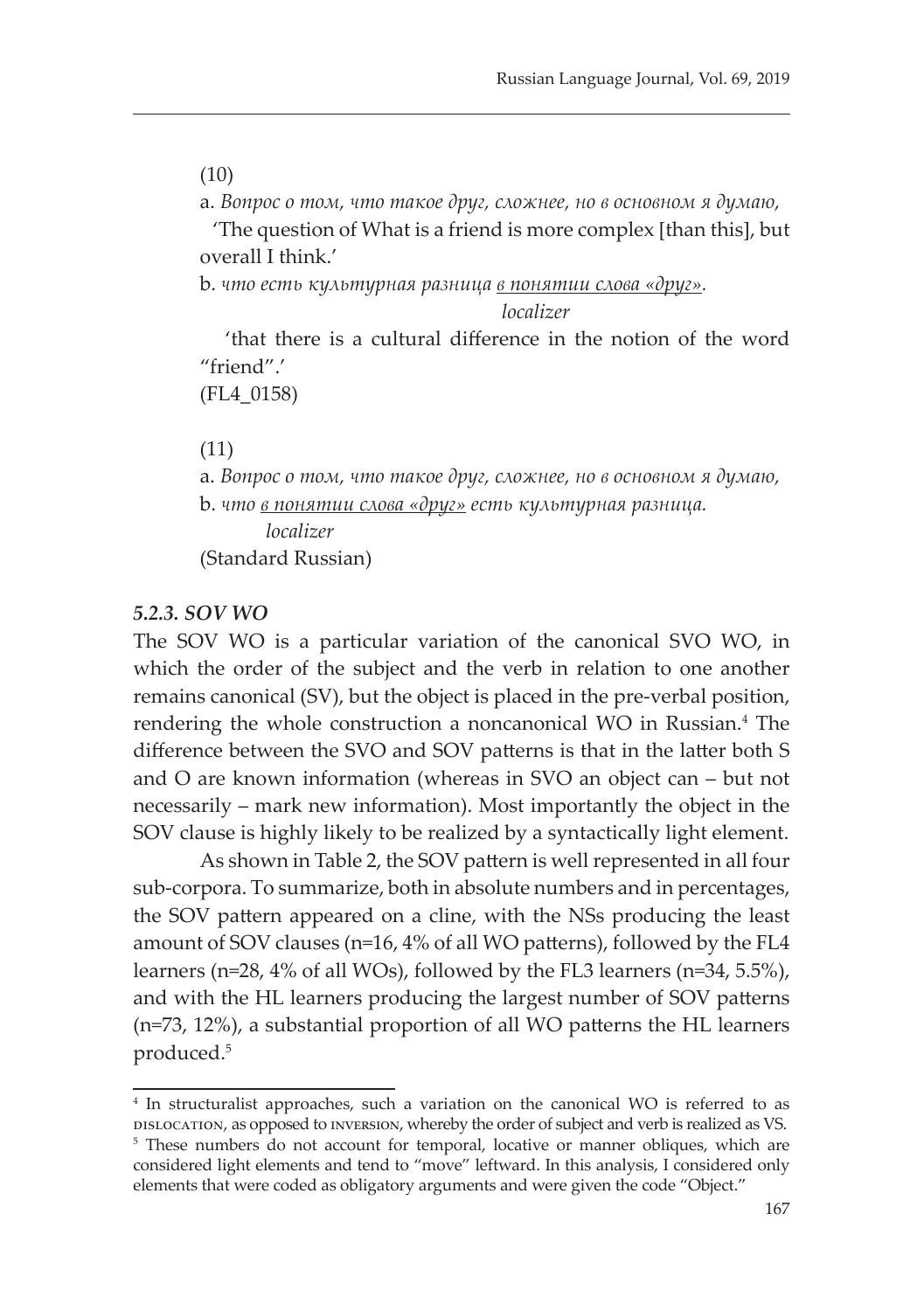(12) *Иногда я его ненавижу*. *light Object* 'Sometimes I hate him.' (HL\_7649)

All groups of learners appeared to adhere to "end-weight" (Quirk et al. 1972) principle by placing light elements in the preverbal position. Yet, the HL learners' relative preference for utilizing the SOV pattern is striking. One explanation is that errors in object placement contribute to the overall large tallies; yet, the number of such errors is relatively small (n=3), with one HL speaker producing two of them. This observed HL preference for leftward placement of light constituents aligns with the observations made in Laleko and Dubinina (2018), who found grammatical weight to emerge "as a strong predictor of leftward movement in the heritage language, compared to the baseline" (208). To provide a satisfactory explanation of the observed trend, future studies of syntactic weight in heritage languages are needed.

#### **6. Discussion**

The first tangible and important finding of this study is the fact that all learner groups produced all six grammatically possible WO variations and that they produced them on the scale of NS preference established in earlier studies (Bivon 1971; Kallestinova 2007) as well as in this work. The fact that the types of clauses produced by the HL learners and both L2 groups follow the same distributional pattern as the clauses produced by the NSs is noteworthy: it shows that learners of Russian (at least at intermediate and higher proficiency levels) have an overall understanding of the availability of WO patterns and their distributional patterns. More importantly, from the perspective of discourse-pragmatic functions of Russian WO, the learners appeared to be able to distinguish the three basic discourse functions and, overall, appeared to have a good grasp on how the underlying discourse principles are realized in WO. The learners fulfilled the function of providing additional information on known topics by using the SV(O) WOs. They introduced new discourse topics or new referents by employing the (O)VS WO. The learners were also found to use patterns that front some sentence constituents to create an emphatic reading of the utterances.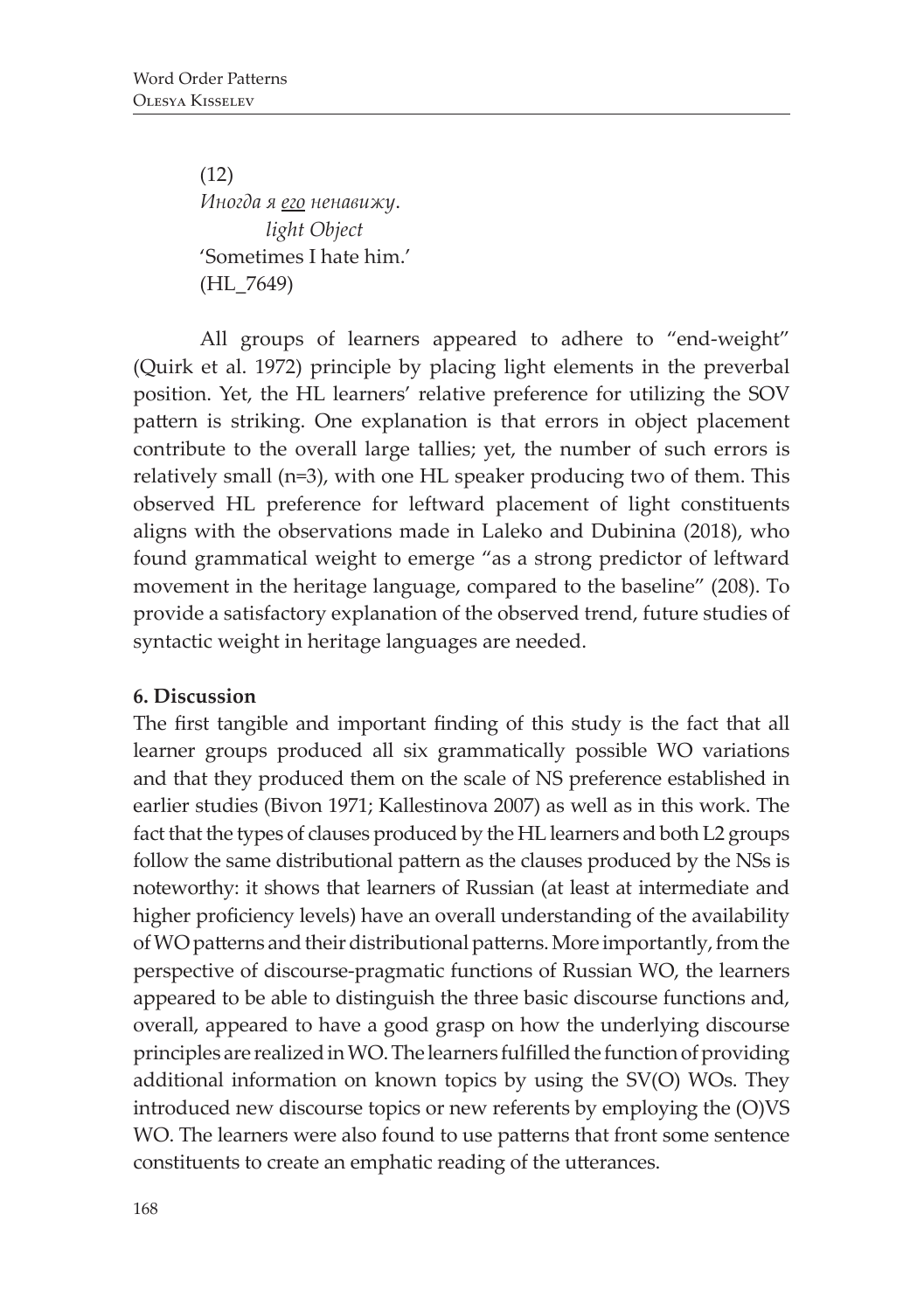However, the proportions of different WO patterns across the four data sets were found to differ significantly. The most relevant perspective on the differences emerged from the comparison of all patterns in which the subject occupies pre-verbal position (SV-pattern) to all patterns in which the subject occupies the post-verbal position (VS-pattern). The statistical tests reveal that all three groups of learners relied a lot more on the canonical SV-patterns than the Russian NSs, while at the same time underutilizing the noncanonical WOs. The percentages of SV-pattern clauses formed a sort of cline, with the FL3 group producing the largest amount of SV clauses (92.2%), followed by the HL learners (91.8%), followed by the FL4 group (88.8%). The difference between the FL3 and FL4 group was found to be statistically significant. Evidently, the use of SV(O) becomes more target-like—at least numerically—as language proficiency increases. This conclusion supports the observation of Isurin and Ivanova-Sullivan (2008), who attempted to explain the conflicting results of their study by implicating language proficiency as a factor in the ability to produce variable WO.

Variability of learner proficiency likewise contributed to the type of infelicitous WOs produced by the three groups. For instance, the FL3 learners (and to a lesser extent the HL learners) were found to use the canonical SV(O) WO when the context required the presentational WO (this tendency, of course, is also reflected in descriptive numeric analysis, which demonstrated learners' overreliance on SV-type patterns). This error is more pronounced in the data of the lower-level L2 learners (the percentage of such errors in the FL3 data is 4.8% compared to 3.8% in the HL data).

Proficiency level differentiates the two L2 groups in their use of presentational WO. Not only did the FL3 learners produce fewer presentational VS patterns, but their use of these constructions was extremely rigid: by omitting localizers, they missed opportunities to establish the topic and shared knowledge space where the new information could be anchored. Higher-level L2 learners were found to use a greater variety of presentational WOs, and their use of these constructions was contextually more appropriate and grammatically correct. These learners were closer to NSs in terms of numbers (although still statistically lagging behind), and an overwhelming majority of the (O)VS structures in the FL4 data were structurally sound and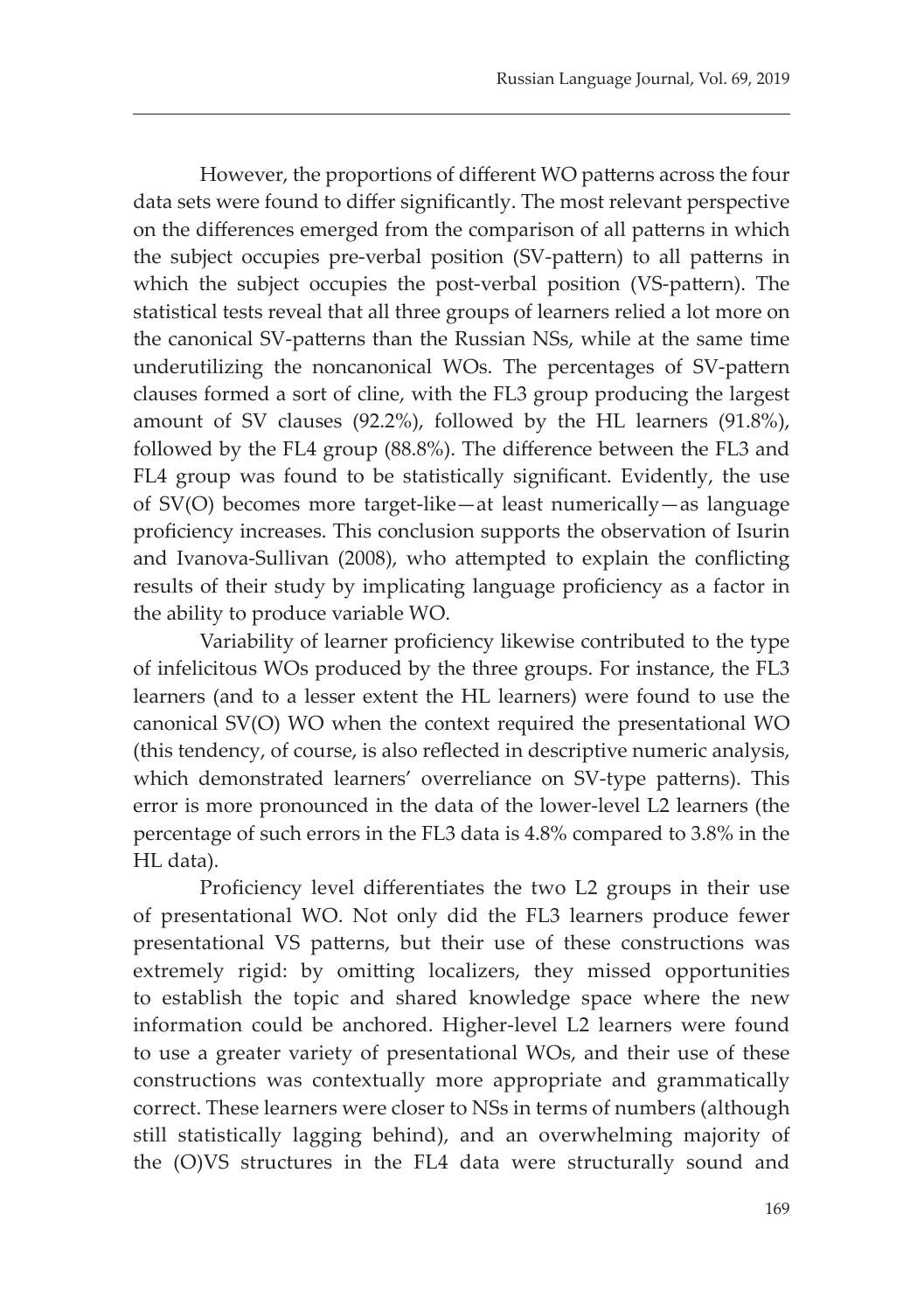informationally felicitous. Many examples showed that the more advanced learners used variable localizers and a variety of existential verbs with added semantic meanings to fit the context. Clearly, language proficiency plays a role in the use of presentational WO; at the same time, early exposure to language, may also be advantageous for this construction, as the HL learners in this study were found to masterfully use the localizer+VS constructions.

It appears that all learner groups experienced difficulties with the less frequent types of clauses, specifically, clauses with fronted referents. Although all learners exhibited some understanding of the fact that SV(O) WO can realize an expressive function, they produced a large proportion of informationally infelicitous and/or structurally problematic clauses of this type.

A similar picture emerged from the analysis of the OSV and OVS clauses, in which the object is fronted. Object-fronting, which offers an opportunity to add emphasis to the proposition and/or create cohesion between the two clauses, was avoided by the FL3 learners, and the few clauses (n=4) that the FL3 learners attempted were all classified as informationally infelicitous. Higher-level L2 learners and, even more so, the HL learners produced more object-fronted WOs. However, because these clauses require manipulation of the syntactic structure of the sentence, the learners often produced somewhat infelicitous or structurally deviant sentences. It is likely that the discourse function of the expressive WO exists on the conceptual plane; however, when it comes to choosing the appropriate linguistic form (including WO), the learners experience difficulties.

Even though it appeared that the L2 learners were improving their use of WO, the fact that even advanced learners significantly underused the variability of patterns indicates that they continued to miss opportunities to produce more nuanced and more coherent discourse. This is likely a result of instructional history. WO is rarely discussed in Russian language textbooks, and the topic is at best provided a few cursory remarks. None of the textbooks more frequently used in the United States include a functional explanation of WO variation. The case of HL speakers in my study shows that relying on exposure (or implicit learning) when it comes to WO does not guarantee development and explicit instruction of this topic is in order.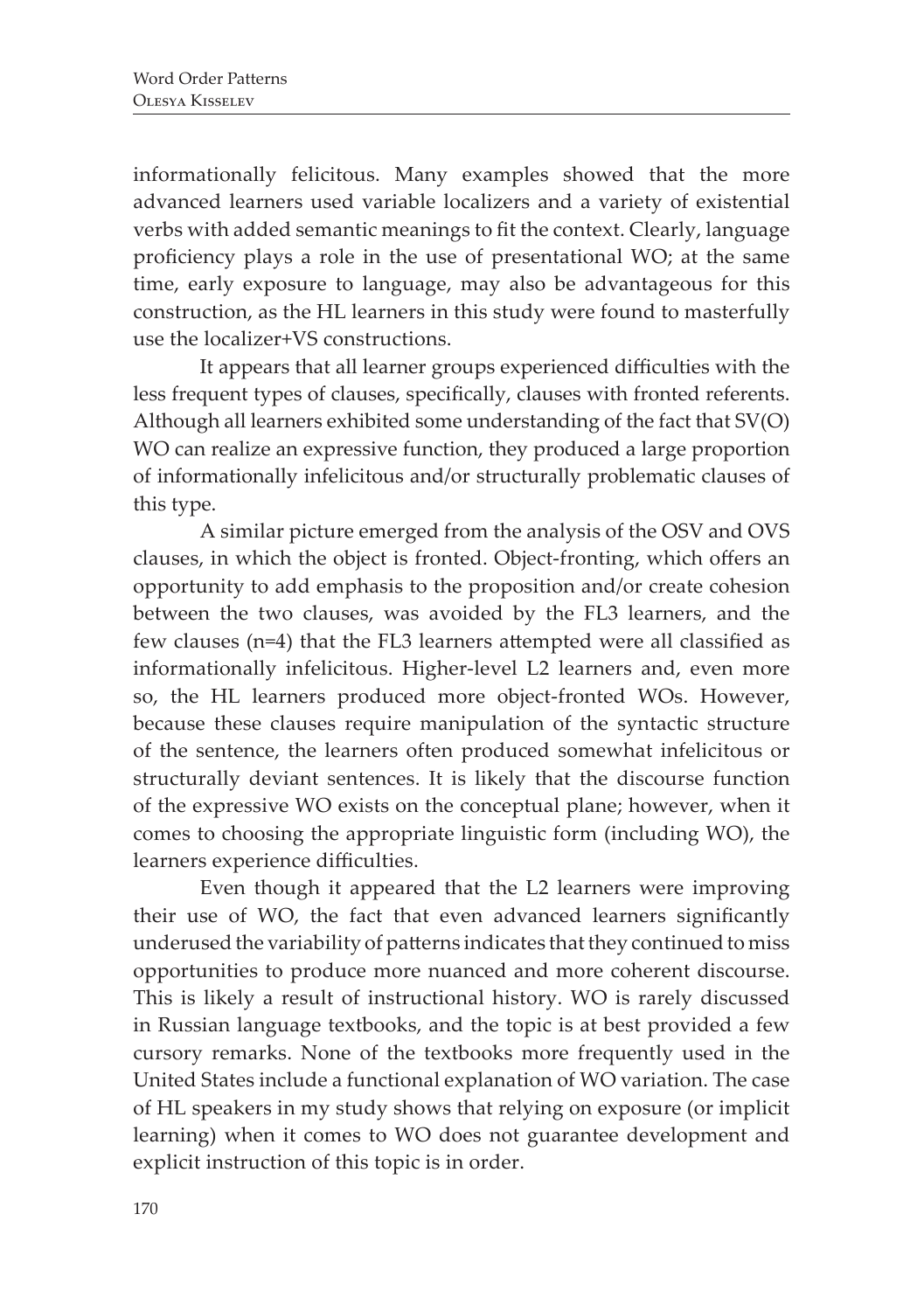The ability to comprehend and create pragmatically appropriate discourse in Russian is dependent on understanding the underlying principles of variability of Russian WO patterns. The examples of a functional approach to teaching Russian WO do exist. The Russian textbook "Word order in Russian sentences" (Krylova and Khavronina 1976) is known to be used in study-abroad programs. Although the effort of Krylova and Khavronina is laudable (if not entirely unquestionable), integrating a stand-alone book intended for advanced learners of Russian into a regular beginner to intermediate level syllabus is unfeasible, since most examples and activities in the book employ more advanced lexicon and syntax. I believe that discussion of WO and the discourse-pragmatic principles that underlie WO should be dispersed throughout the curricula, beginning in the first semester when "basic" structures such as *У меня есть Х* 'I have X' and *Там есть Х* 'There is X' are first introduced. WO should be regularly revisited as more complex lexicogrammatical structures are introduced to the learners (such as *В этой статье рассматриваются вопросы*, 'The article focuses on such issues as…'). In the absence of such an integrated approach, instructors are unlikely to explicitly deal with pragmatic errors that stem from infelicitous WOs. Thus, the augmentations of the teaching resources do not need to entail a complete overhaul of teaching curricula; rather they should take a form of better and function-based explanations of variable WO that learners are exposed to.

I believe that greater awareness of the importance of informationstructural aspects in realizations of linguistic form will also lead to more questions about how it impacts learner language. This, in turn, may spark greater interest in information structure as a topic in Second Language Acquisition studies. One of the reasons why we see so few studies on information structure and, consequently, WO is that the question of what constitutes advanced proficiency in a second language has been and remains focused on mastering grammatical competence, i.e., sentence-level syntax.

#### **Acknowledgements**

This research was supported by the National Federation of Modern Language Teachers Association Dissertation Support Grant.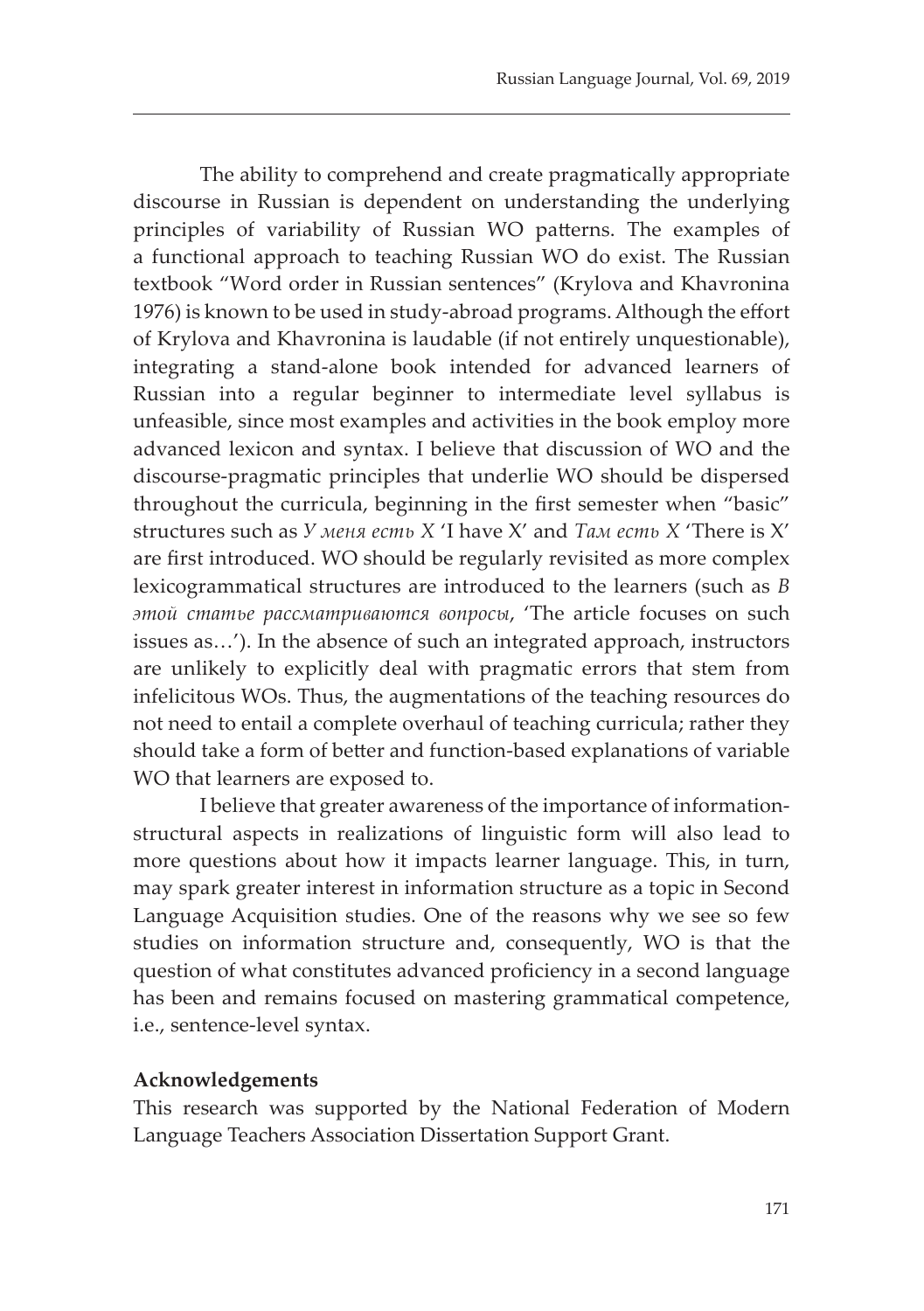#### **References**

- Arnold, Jennifer E., Losongco, Anthony, Wasow, Thomas, and Ginstrom, Ryan. 2000. "Heaviness vs. Newness: The Effects of Structural Complexity and Discourse Status on Constituent Ordering. *Language*, 76 (1): 28-55. doi:10.2307/417392
- Bailyn, John F. 2012. *The Syntax of Russian*. Cambridge: Cambridge University Press.
- Bivon, Roy. 1971. *Element Order*. Cambridge: Cambridge University Press.
- Bohnacker, Ute, and Christina Rosén. 2008. "The Clause-Initial Position in L2 German Declaratives: Transfer of Information Structure." *Studies in Second Language Acquisition* 30 (4): 511–38.
- Callies, Marcus. 2009. *Information Highlighting in Advanced Learner English: The Syntax-Pragmatics Interface in Second Language Acquisition*. Amsterdam: John Benjamins.
- Chomsky, Noam. 1969. *Deep Structure, Surface Structure, and Semantic Interpretation*. Bloomington, Indiana: Indiana University Linguistics Club.
- Comrie, Bernard. 1987. "Russian." In *The World's Major Languages*, edited by B. Comrie, 322–28. New York: Oxford University Press.
- Dyakonova, Marina 2004. "Information Structure Development: Evidence Form the Acquisition of Word Order in Russian and English." *Nordlyd* 32 (1): 88–109.
- Green, Christofer F., Christopher, Elsie R., & Mei, Jaquelin Lam Kam (2000). "The Incidence and Effects on Coherence of Marked Themes in Interlanguage Texts: A Corpus-based Enquiry. *English for Specific Purposes*, 19 (2): 99-113.
- Grenoble, Leonore A. 1998. *Deixis and Information Packaging in Russian Discourse*. Amsterdam: John Benjamins.
- Khavronina, Serfaima. 2005–2006. "Pis'mennaia rech' studentovinostrantsev stochki zrenenii a norm russkogo slovoras polozheniia." *Vestnik RUDN, series Russkii i inostrannye iazyki i metodika ix prepodavanija* 1: 126–32.
- Isurin, Ludmila, and Tanya Ivanova-Sullivan. 2008. "Lost in Between: The Case of Russian Heritage Speakers." *Heritage Language Journal* 6  $(1)$ : 72–104.
- Jackson, Carrie, and Helena Ruf. 2017. "The Priming of Word Order in Second Language German." *Applied Psycholinguistics* 38 (2): 315–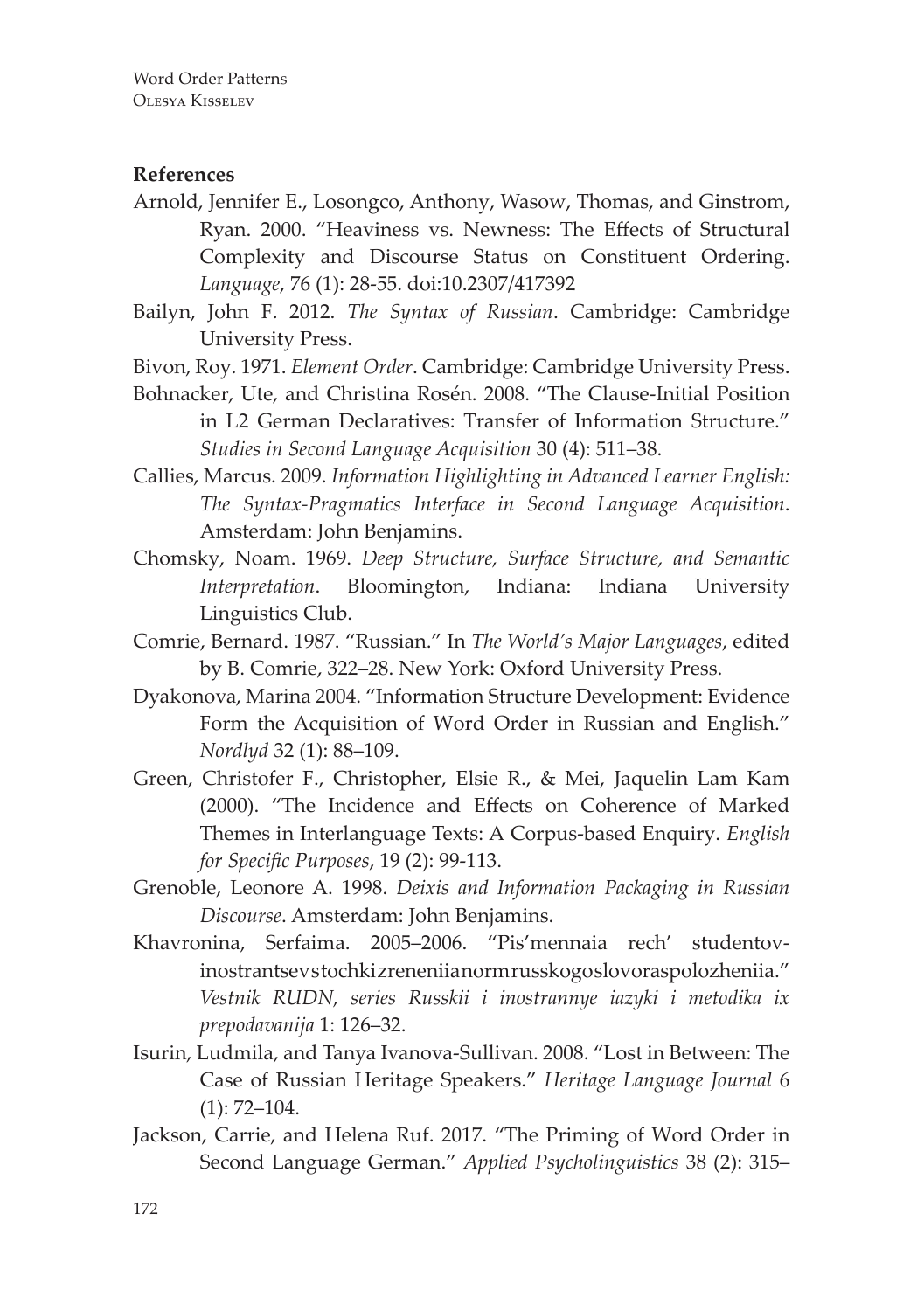45. doi:10.1017/S0142716416000205.

- Kagan, Olga, and Kathleen Dillon. 2004. "Heritage Speakers' Potential for High-Level Language Proficiency." *In Advanced Foreign Language Learning: A Challenge to College Programs*, edited by Heidi Byrnes and Hiram H. Maxim, 99–112. Boston, MA: Heinle/Thomson.
- Kallestinova, Elena. 2007. "Aspects of Word Order in Russian." PhD diss., University of Iowa. http://ir.uiowa.edu/etd/.
- Kiss, Katalin. (1987). "Configurationality in Hungarian, A 'Free' Word Order Language." *Linguistic Inquiry*, 12: 185-215.
- Krylova, Olga, and Serafima Khavronina. 1976. *Word Order in Russian Sentences*. Moscow, Russia: Russian Language.
- Laleko, Oksana and Irina Dubinina. 2018. "Word Order Production in Heritage Russian: Perspectives from Linguistics and Pedagogy." In *Connecting Across Languages and Cultures: A Heritage Language Festschrift in Honor of Olga Kagan*, edited by Susan Bauckus and Susan Kresin, 191–215. Bloomington, IN: Slavica.
- Paducheva, Elena (2004). *Dinamicheskie modeli v semantike leksiki*. Moscow, Russia: Iazyki slavianskoi kul'tury.
- Paducheva, Elena (2010). "Subject-Predicate Inversion and its Cognitive Sources." *Russian Linguistics: International Journal for the Study of Russian and Other Slavic Languages*, 34(2), 113-121.
- Polinsky, Maria 2006. "Incomplete Acquisition: American Russian." *Journal of Slavic Linguistics* 14 (2): 191–262.
- Quirk, Randolph. 1972. *A Grammar of Contemporary English*. London: Longman.
- Rutherford, William 1983. "Language Typology and Language Transfer." In *Language Transfer in Language Learning*, edited by Susan M. Gass and Larry Selinker, 358–70. Rowley, MA: Newbury House.
- Schachter, Jacquelyn, and William Rutherford. 1979. "Discourse Function and Language Transfer." *Working Papers on Bilingualism Toronto* (19): 1–11.
- Shvedova, Natalia, and Vladimir Lopatin (Eds.). (1989). *Kratkaia russkaia grammatika*. Moscow, Russia: Nauka.
- Siewierska, Anna 1988. *Word Order Rules*. London: Routledge.
- Thompson, Irene. 1996. "Assessing Foreign Language Skills: Data from Russian." *The Modern Language Journal* 80 (1): 47–65.
- Von Stutterheim, Christiane, Mary Carroll, and Wolfgang Klein. 2003.